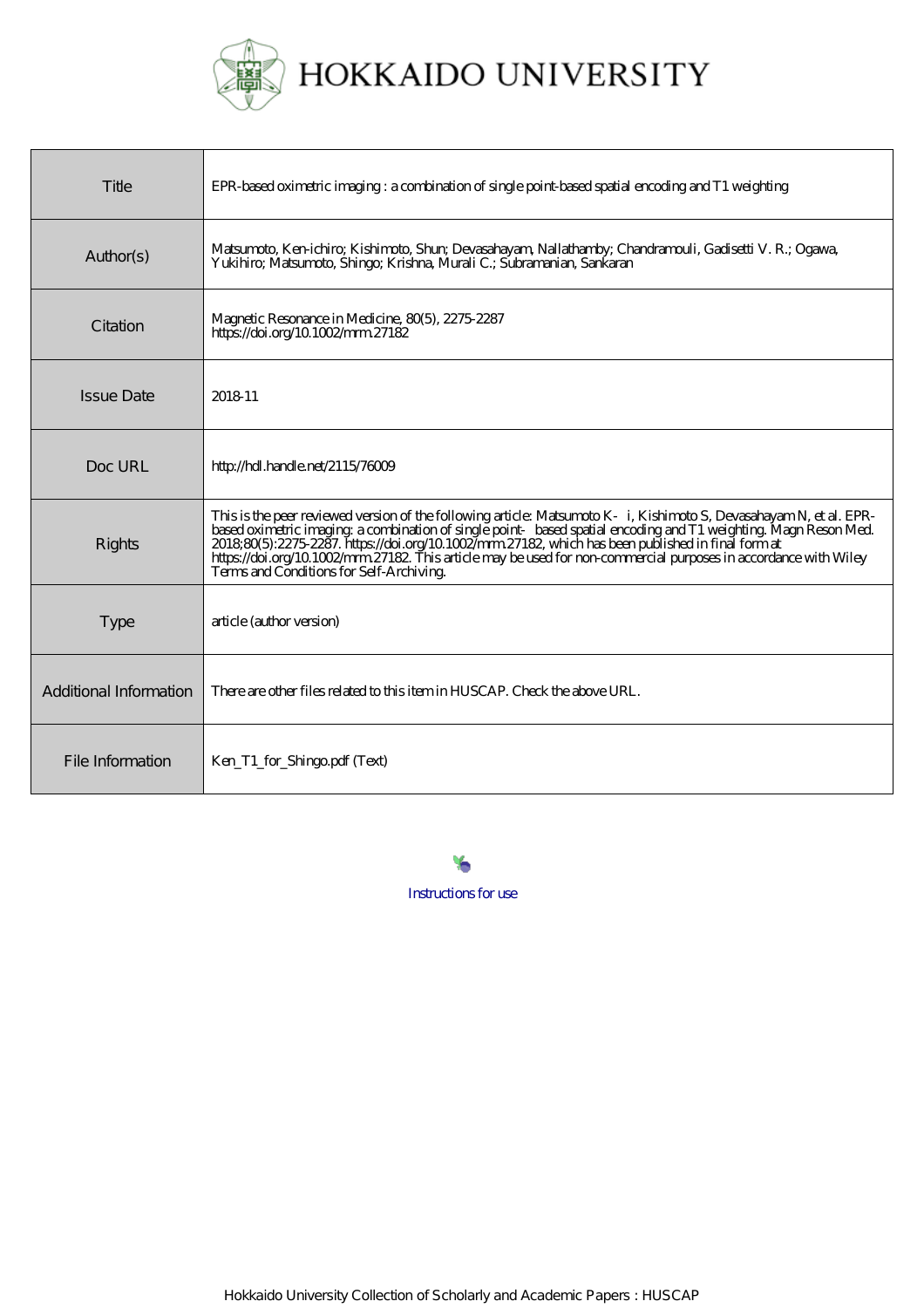# **EPR-based Oximetric Imaging: A Combination of Single Point-based Spatial Encoding and T1 Weighting**

Ken-Ichiro Matsumoto<sup>1,2</sup>, Shun Kishimoto<sup>3</sup>, Nallathamby Devasahayam<sup>3</sup>, Gadisetti V. R. Chandramouli<sup>4</sup>, Yukihiro Ogawa<sup>1,2</sup>, Shingo Matsumoto<sup>5</sup>, Murali C. Krishna<sup>3\*</sup>, Sankaran Subramanian<sup>6</sup>

1 Quantitative RedOx Sensing Team, Department of Basic Medical Sciences for Radiation Damage, National Institute of Radiological Sciences, National Institutes for Quantum and Radiological Science and Technology, Chiba 263-8555, Japan 2 Graduate School of Advanced Integration Science, Chiba University, Chiba 263-8522, Japan 3 Radiation Biology Branch, NCI, NIH, Bethesda, MD 20892, USA 4 GenEpria Consulting Inc., Columbia, MD 21046, USA 5 Division of Bioengineering and Bioinformatics, Graduate School of Information Science and Technology, Hokkaido University, Sapporo 060-0814, Japan 6 Indian Institute of Technology, Chennai, 600036, India

Running title: EPR R1-based Oximetric Imaging Word count (Abstract): **238** Word count (Text): **4862**

\* Correspondence to: Murali C. Krishna Radiation Biology Branch, Center for Cancer Research, National Cancer Institute Building 10, Room B3 B35, NIH, Bethesda, MD 20892-1002 Phone: [301-451-6752](tel:%28301%29%20451-6752) Fax: [301-480-2238](tel:%28301%29%20480-2238) Office: [301-496-7511](tel:%28301%29%20496-7511) E-mail: [murali@helix.nih.gov](mailto:murali@helix.nih.gov)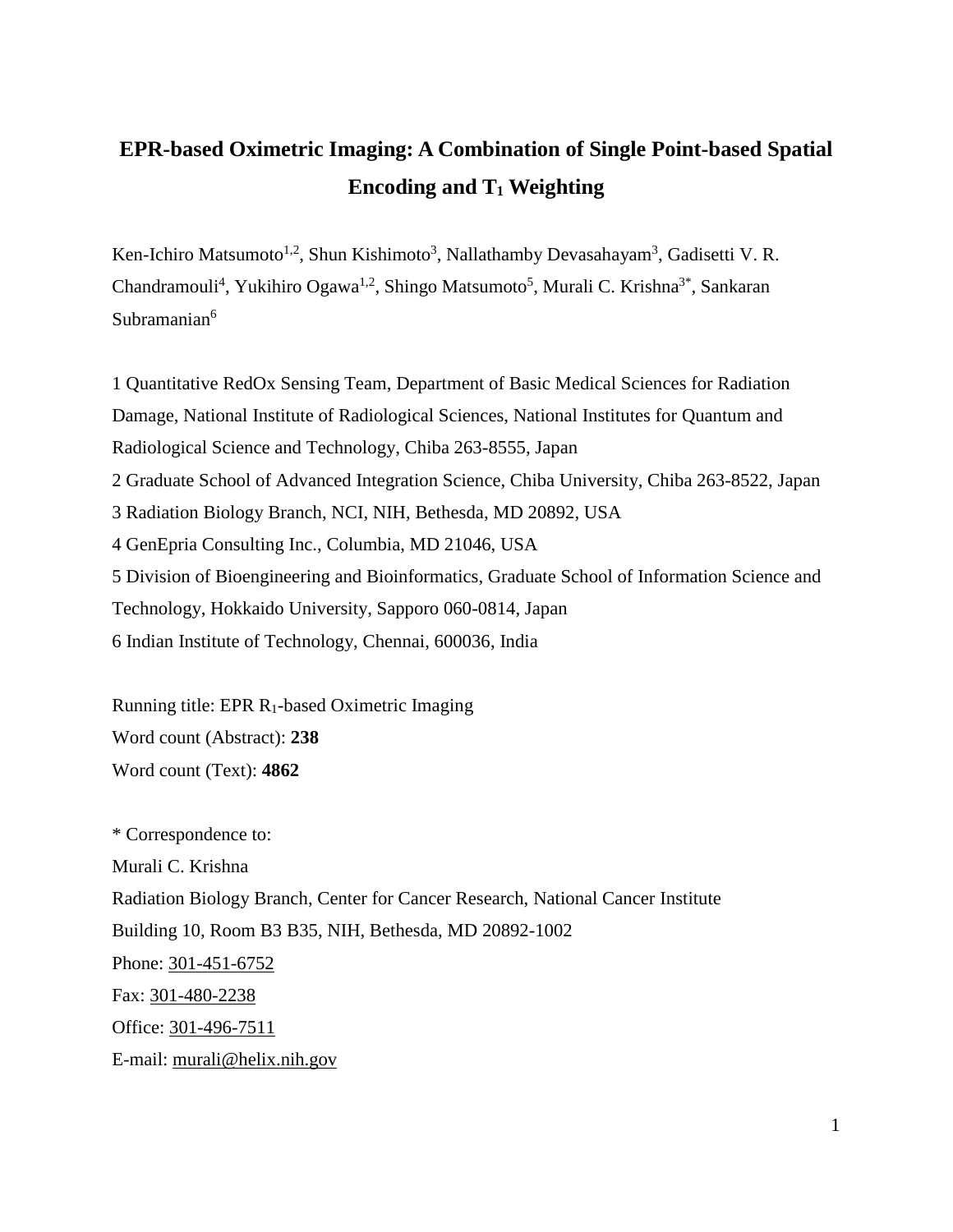#### **Abstract**

**Purpose:** Spin-lattice relaxation time  $(T_1)$ -weighted time-domain EPR oximetry is reported for in vivo applications using a paramagnetic probe, a trityl-based Oxo71.

**Methods:** The  $R_1$  dependence of the trityl probe  $OxO71$  on  $pO_2$  was assessed using single point imaging (SPI) mode of spatial encoding combined with rapid repetition, similar to  $T_1$ -weighted MRI, where  $R_1$  was determined from 22 repetition times ranging from 2.1–40.0 µs at 300 MHz. The  $pO_2$  maps of a phantom with three tubes containing 2 mM Oxo71 solutions equilibrated at 0%, 2%, and 5% oxygen were determined by  $R_1$  and apparent spin-spin relaxation rate  $(R_2^*)$ simultaneously.

**Results:** The  $pO_2$  maps derived from  $R_1$  and  $R_2$ <sup>\*</sup> agreed with the known  $pO_2$  levels in the tubes of Oxo71. However, the histograms of  $pO_2$  revealed that  $R_1$  offers better  $pO_2$  resolution than  $R_2^*$  in low  $pO_2$  regions. The standard deviations of pixels at 2%  $pO_2$  (15.2 mmHg) were about 5 times lower in R<sub>1</sub>-based estimation than R<sub>2</sub>\*-based estimation (mean  $\pm$  SD: 13.9  $\pm$  1.77 mmHg and 18.3  $\pm$  8.70 mmHg, respectively). The in vivo pO<sub>2</sub> map obtained from R<sub>1</sub>-based assessment displayed a homogeneous profile in low  $pO<sub>2</sub>$  regions in tumor xenografts, consistent with previous reports on  $R_2^*$ -based oximetric imaging. The scan time to obtain the  $R_1$  map can be significantly reduced using three repetition times ranging from  $4.0-12.0 \text{ }\mu\text{s}$ .

**Conclusion:** Using the SPI modality, R<sub>1</sub>-based oximetry imaging with useful spatial and oxygen resolutions for small animals was demonstrated.

**Keywords:** non-invasive in vivo oximetry, tumor tissue oxygen concentration, EPR single point imaging, partial oxygen pressure, spin-lattice relaxation time, triarylmethyl paramagnetic oxygen probe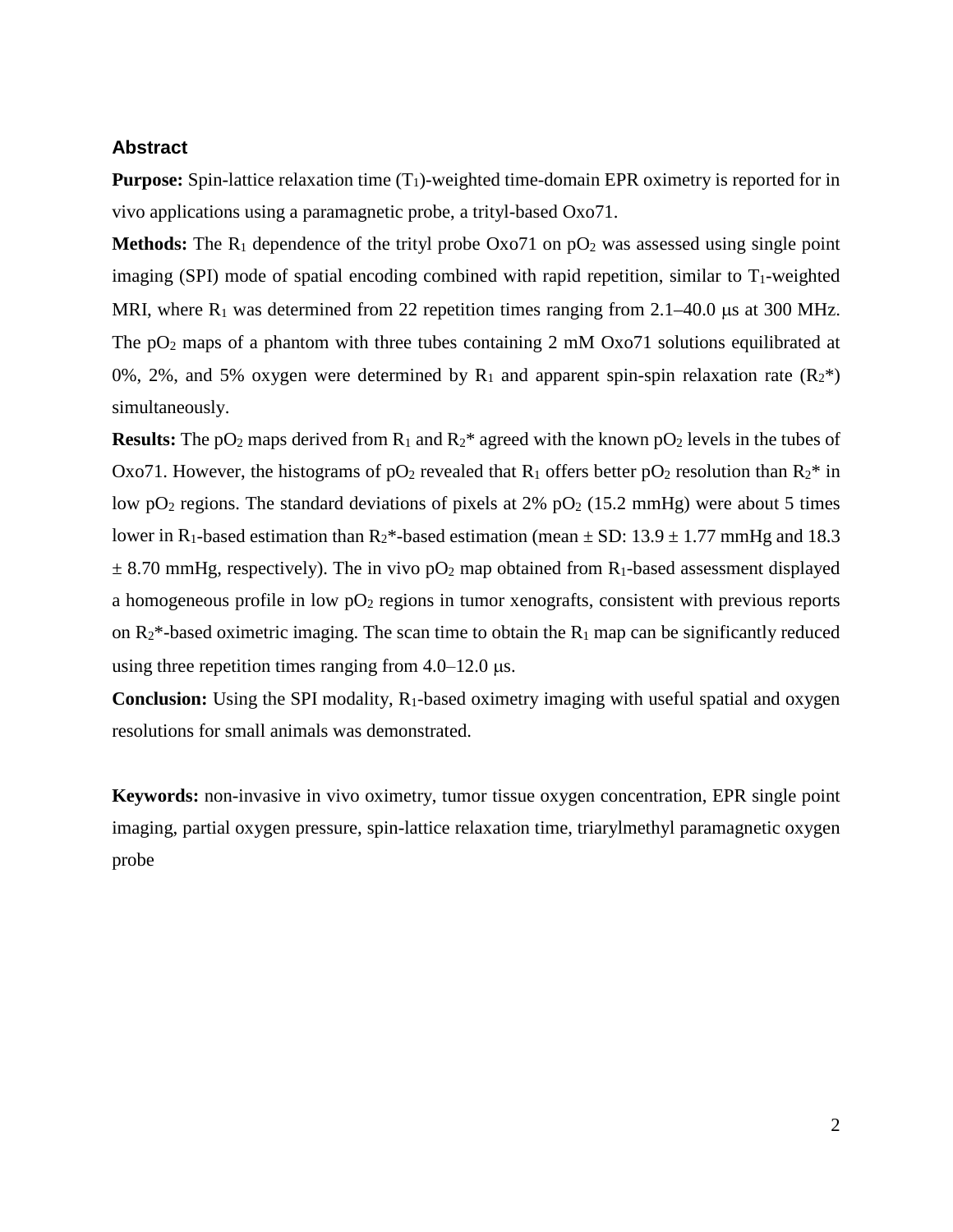## **Introduction**

The importance of EPR imaging (EPRI) stems from the fact that it can be used to quantitatively determine tissue oxygenation, as both the spin-lattice relaxation time  $(T_1)$  and spin-spin relaxation time  $(T_2)$  of paramagnetic electrons are shortened in the presence of oxygen. EPRI can be performed in vivo either in the continuous wave mode or in the time domain using pulsed Fourier transform techniques with exogenous paramagnetic probes (1–4). The observed EPR spectral line widths of many paramagnetic systems, such as lithium phthalocyanine (5,6) and trityl radicals (7– 9), linearly depend on the partial oxygen pressure ( $pO<sub>2</sub>$ ). In fact, the time domain approach to EPR imaging became feasible for in vivo applications after the availability of narrow-line spin probes based on the triphenylmethyl (trityl) radical (7–9).

Recently developed trityl derivatives  $(8,9)$  with  $T_1$  and  $T_2$  of several microseconds are nontoxic at the concentrations required for imaging and have pharmacologic half-lives sufficient for 3-dimensional imaging. Using excitation pulses ~50 ns and low Q resonators, in vivo EPR images were generated using a strategy known as single point imaging (SPI) involving pure phase encoding in the presence of static gradients, and subsequent Fourier transformation (10–20). In order to perform EPR oximetry, the apparent spin-spin relaxation time  $(T_2^*$ -),  $T_2$ -, or  $T_1$ -weighted maps can be obtained as in MRI to generate oxygen-dependent quantitative contrast in the images (11-16).

EPR oximetry based on measuring the spectral line width (LW), where  $LW = R_2/\gamma_e$  and  $\gamma_e$  is the gyromagnetic ratio of the electron, needs correction for self-broadening of the probe due to its own spin-spin interactions, which manifest at concentrations greater than 5 mM (18,21). This selfbroadening of the probe cannot be easily deconvolved from the oxygen-dependent broadening in vivo, as it requires quantitative estimation of the spin probe's accumulation in specific tissues, e.g., in kidneys and tumors. Halpern and coworkers reported  $R_1$ -based EPR oximetry by an inversion recovery electron spin echo (IRESE) sequence and discovered negligible dependence of selfbroadening of the spin probe Oxo63 on its concentration (21), providing a means to map in vivo  $pO<sub>2</sub>$  at greater accuracy for the first time. An analogous technique in MRI using <sup>19</sup>F-labeled tracers has been developed and validated in studying tumor oxygenation (22). In this study, we present another strategy for R1-based EPR oximetry that combines the high resolution capability of SPI by a single pulse sequence (18), and the effect of interpulse delays and  $R_1$  on the steady state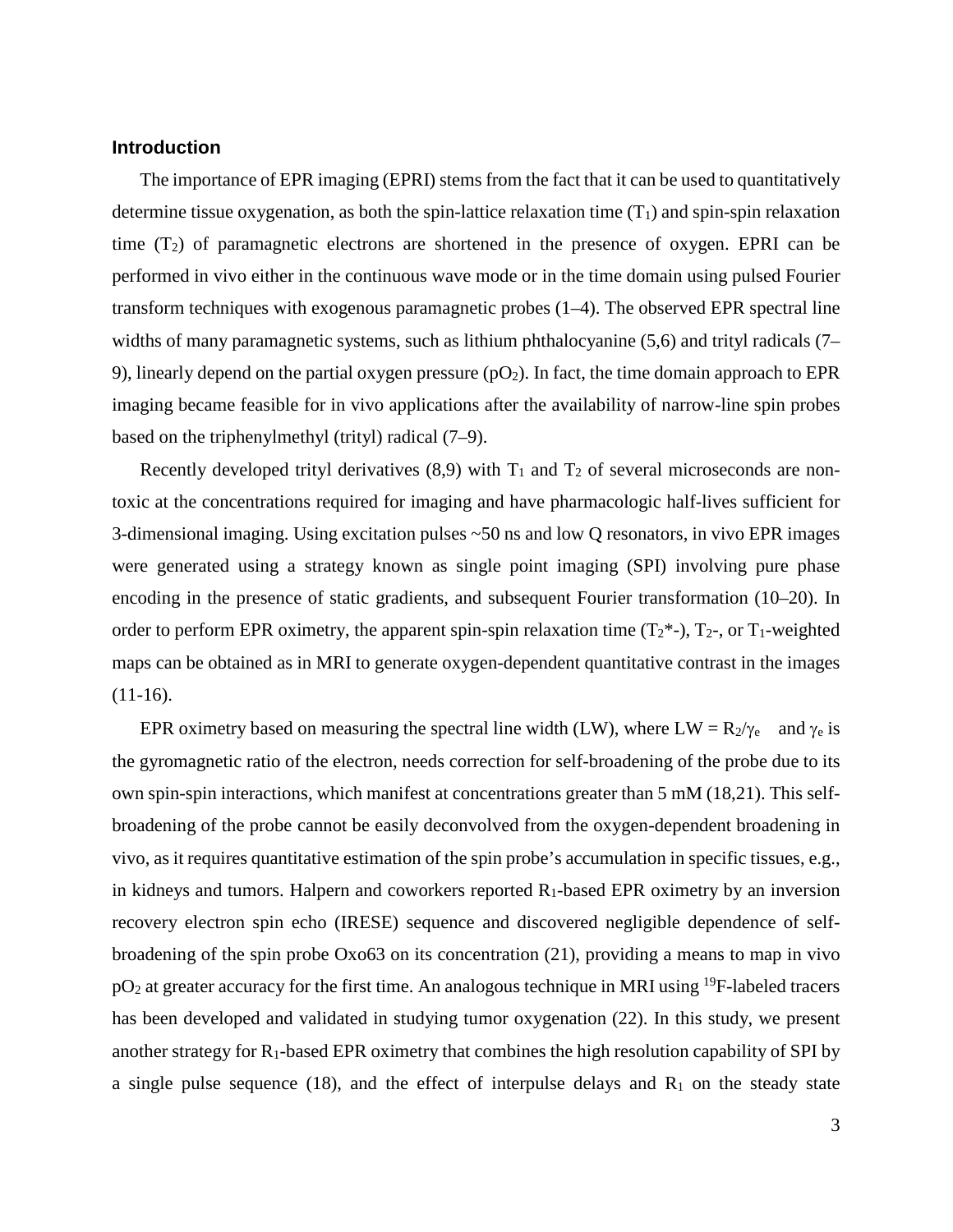magnetization for rapid signal averaging (23–28). This approach is applicable to a wide range of  $R_1$  values, is independent of differences in the concentration of the contrast agent as originally demonstrated by Epel and Halpern, and has a lower specific absorption rate (SAR). Oxo71, a deuterated Oxo63 probe, was assessed for: 1) the linear relationship between  $R_1$  and  $pO_2$ , 2)  $R_1$ mapping of a phantom by EPR imaging, and 3) in vivo oximetry of a mouse tumor based on a  $R_1$ map.

## **Theory**

Methods for  $R_1$  mapping, such as inversion recovery (29), saturation recovery (30) and variable nutation angle (31), are unsuitable for EPR in vivo studies due to high SARs and long scan times. Approaches to the estimation of  $R_1$  by the steady-state free precession sequences at short repetition times, and their relative merits and shortcomings, are well documented in the NMR literature  $(23,24,26)$ . R<sub>1</sub>-dependent magnetization recovery, i.e., T<sub>1</sub>-weighted signal intensity, is defined as a function of the TR to estimate  $R_1$  by these sequences.

The saturation by fast repetition (SFR) sequence (28) for  $R_1$ -weighted in vivo imaging offers a high scan speed at low SAR. The SFR sequence consists of a train of phase-coherent RF pulses of a specific flip angle. In this scheme, when TR is small  $(TR < 3T_2)$ , the signal behavior becomes complex due to the refocusing of the residual transverse magnetization  $M_{xy}$  from one pulse by its succeeding pulses, resulting in spin and stimulated echoes (26,27). MRI sequences such as steadystate free precession and gradient recalled echo use this scheme, interleaved with spoiler gradient pulses to destroy the residual transverse magnetization before the next pulse is applied. Such spoiler gradient sequences are not practical for EPRI because of the microsecond time scales required for the gradient settling times, which are in the same time range as the FIDs. In this study, we examined the signal intensities using an SFR sequence of  $\pi/2$  pulses by varying TR values from 2.1 to 40 µs. The time-domain signal intensity  $S(t_p)$  at a delay time  $t_p$  from the  $\pi/2$  pulse is approximated to:

 $S(t_p) = M_0 [1-exp(-R_1TR)] exp(-t_p R_2^*)$  [1]

where  $M_0$  is equilibrium magnetization. In SPI, image reconstruction is done by monitoring the phase of a single point in the FID at a chosen delay time  $(t_p)$  following the excitation pulse. The image pixel intensities reflect both  $R_1$  and  $R_2^*$  effects. Hence it is possible to obtain  $pO_2$  maps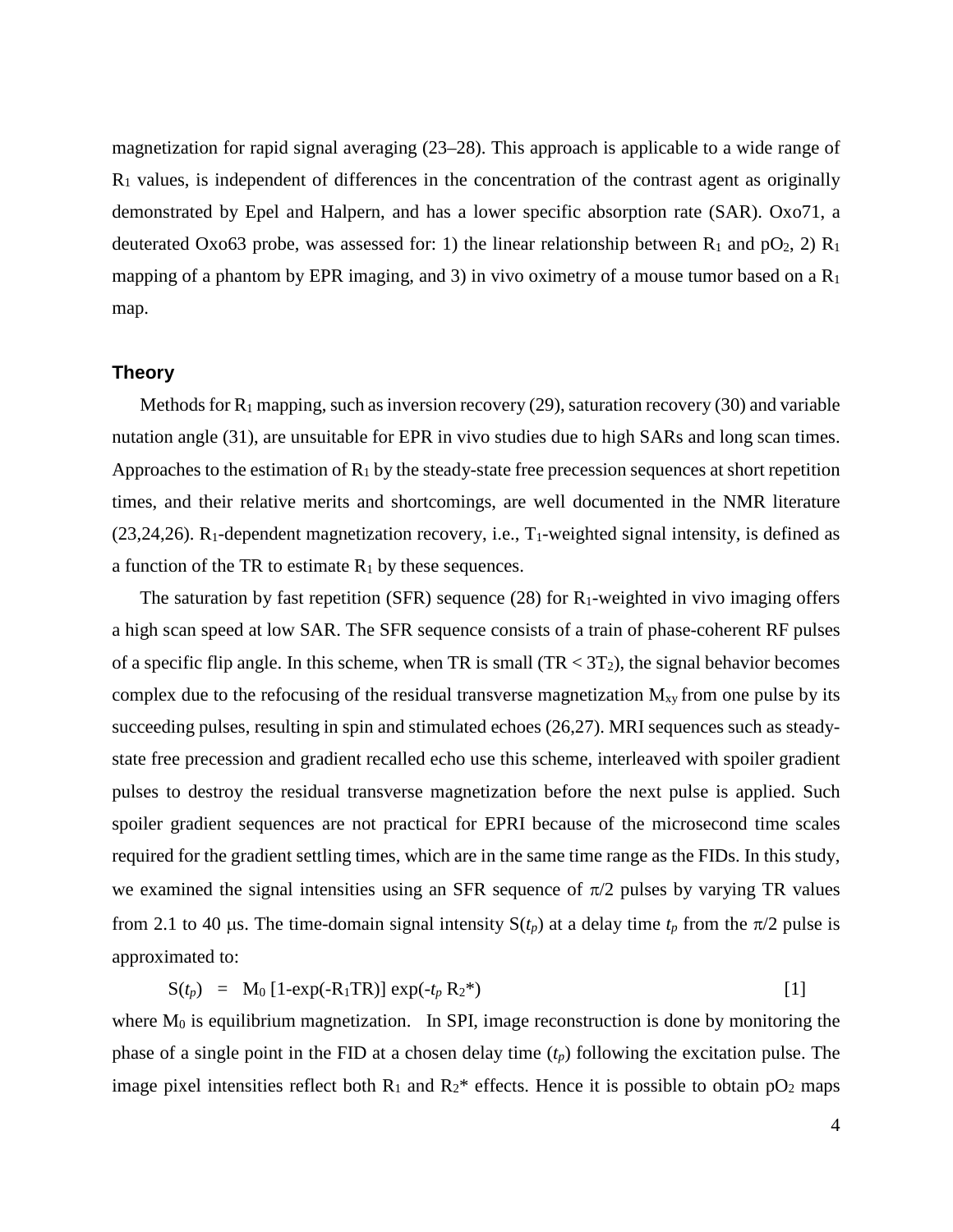based on both  $R_1$  and  $R_2^*$  effects from the same data set.

# **Methods**

#### **Chemicals**

The trityl probe Oxo71, which is the deuterated form of Oxo63 at the methylene moieties indicated by asterisks in Figure 1A, was obtained from GE Health Care (Milwaukee, WI). Gas tanks of argon, air, and mixtures of 2%, 5%, 10% oxygen with nitrogen were procured from local suppliers (Roberts Oxygen, Rockville, MD). Argon and medical air were used for 0% oxygen and 21% oxygen, respectively. The pressure of 21% O<sub>2</sub> after equilibration is 760 mmHg  $\times$  0.21 = 160 mmHg, which is approximately 0.25 mM  $O_2$  at 25 °C.

#### Animals

Female C3H Hen MTV mice, supplied by the Frederick Cancer Research Center's Animal Production unit (Frederick, MD, USA), were housed in a climate-controlled and circadian rhythmadjusted room and allowed food and water *ad libitum*. Squamous cell carcinoma (SCCVII) cells were implanted in the femoral muscle of the right thigh. Approximate tumor size during experimentation was about 10 mm. Experiments were conducted in compliance with the Guide for the Care and Use of Laboratory Animal Resources (National Research Council, 1996) and were approved by the National Cancer Institute's Animal Care and Use Committee.

## Acquisition of Calibration Data

The spectral and imaging data were scanned on a home built time-domain EPR imager described previously (32) and operating at 300 MHz. The power amplifier used in this study (BT0250-EF-RBB, Tomco) had a rise time and fall time of  $<$  20 ns with a duty cycle of 5%. This allowed a repetition time TR of  $\sim$  2 microseconds using pulse widths of 110 ns for a  $\pi/2$  pulse. The  $pO<sub>2</sub>$  calibration experiments were performed using aqueous solutions of 2 mM Oxo71 equilibrated at five oxygen levels (0%, 2%, 5%, 10% and 21%) and 1, 5, and 10 mM Oxo71 solutions equilibrated at 0% oxygen in separate glass tubes. Oxygen levels were achieved by bubbling the appropriate gas into the sample for about 45 min and maintained by sealing with epoxy. Time-domain EPR signals were recorded by a series of  $\pi/2$  pulses separated by TR ranging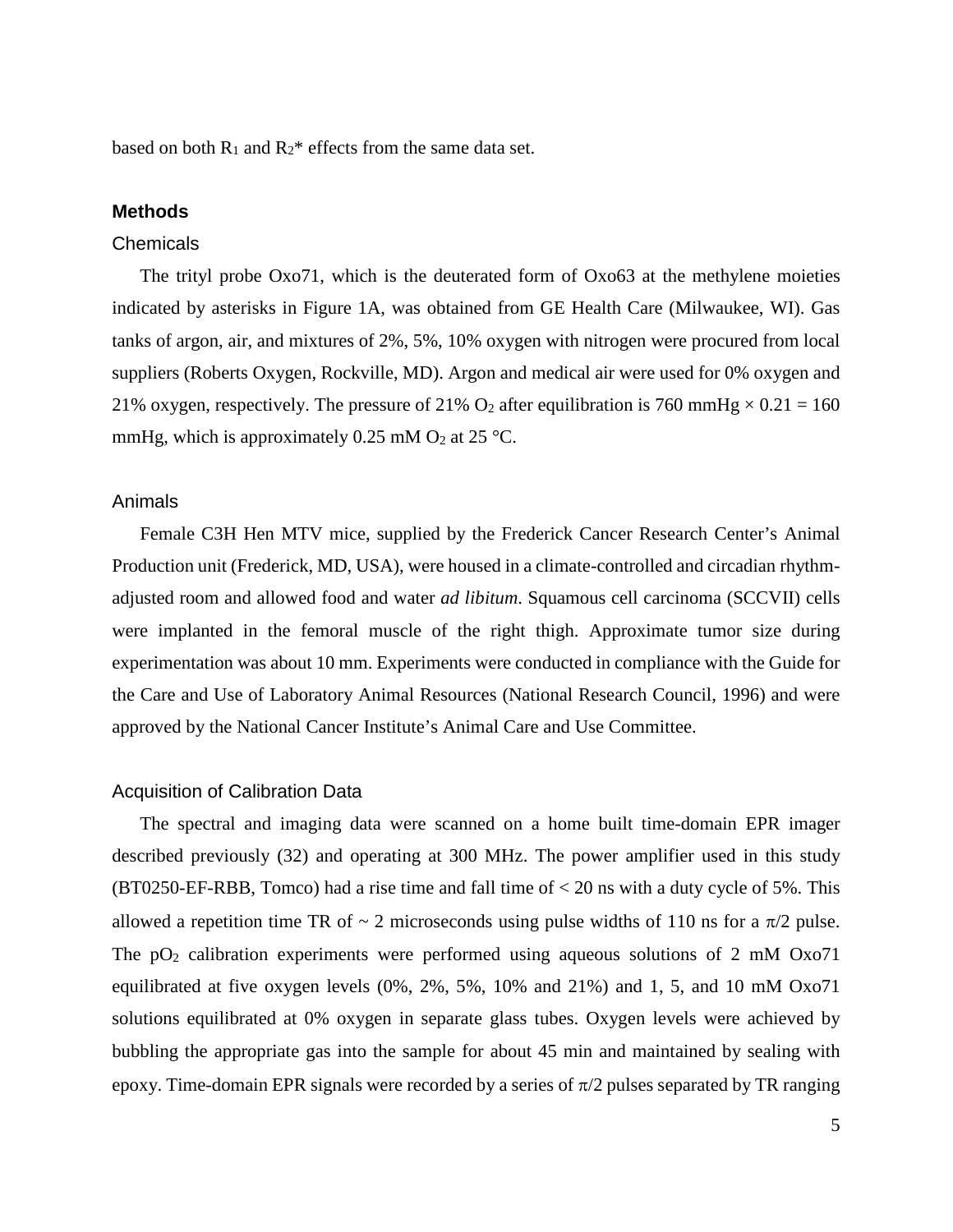from 2.1 to 40  $\mu$ s.

## Phantom 2D Imaging

Three tubes containing 2 mM Oxo71 solution equilibrated at 0%, 2%, and 5% oxygen were mounted parallel to the magnetic field Y-axis in an equilateral triangular geometry in a plastic holder placed in a resonator of 25 mm diameter (Fig. 1B). The phantom 2D data were acquired in the XZ-plane (cross-section of the tubes) using a  $31 \times 31$  Cartesian grid,  $G_{\text{max}} = 10$  mT/m, 5000 signal averages, a sampling dwell time of 5 ns, a flip angle of 90 $^{\circ}$ , TR = 3 - 40 µs, and dead time of 0.25 µs. Calculations and image reconstruction were done by MATLAB (Mathworks Inc., Natick, MA, USA) scripts developed in house.

## In Vivo Imaging

A mouse was anesthetized by 2% isoflurane in medical air, mounted prone on a custom designed holder, maintained at a breathing rate of 60 per min and a core body temperature of  $37 \pm$ 1°C by a flow of warm air. The urethra was cannulated using a PE-10 tube. The urine was drained during the experiment. A 30 G needle extended using polyethylene tubing (PE-10) was cannulated into the tail vein. The mouse thigh having the SCCVII tumor was positioned in a 19 mm diameter resonator. Oxo71 solution at 75 mM concentration was administered through tail vein cannulation by giving an initial bolus of 1.125 µmol/g body weight and continuous administration of 0.06 µmol/g/min subsequently to maintain a steady signal level. Images were acquired in the YZ-plane, which corresponds to the sagittal plane on the mouse leg, at  $21 \times 21$  phase encodings in the Cartesian grid, by varying the TR from 2.3 to 40  $\mu$ s.

## Scan Times

The data acquisition time for a single scan = TR  $\times$  N<sub>av</sub>  $\times$  (N<sub>k</sub> + 1) + *dT*, where N<sub>av</sub> is the number of averages,  $N_k$  is number of all phase encodings, and  $dT$  is about 1 sec, which is sum of the instrument delays before acquisition after changing the configuration or gradient. Background signals were acquired under identical conditions before the data acquisition. For phantom imaging,  $N_{av} = 5000$ ,  $N_k = 31^2$ , and scan times at TR = 3.4, 8, 12, and 40 µs were 18, 40, 59 and 194 s,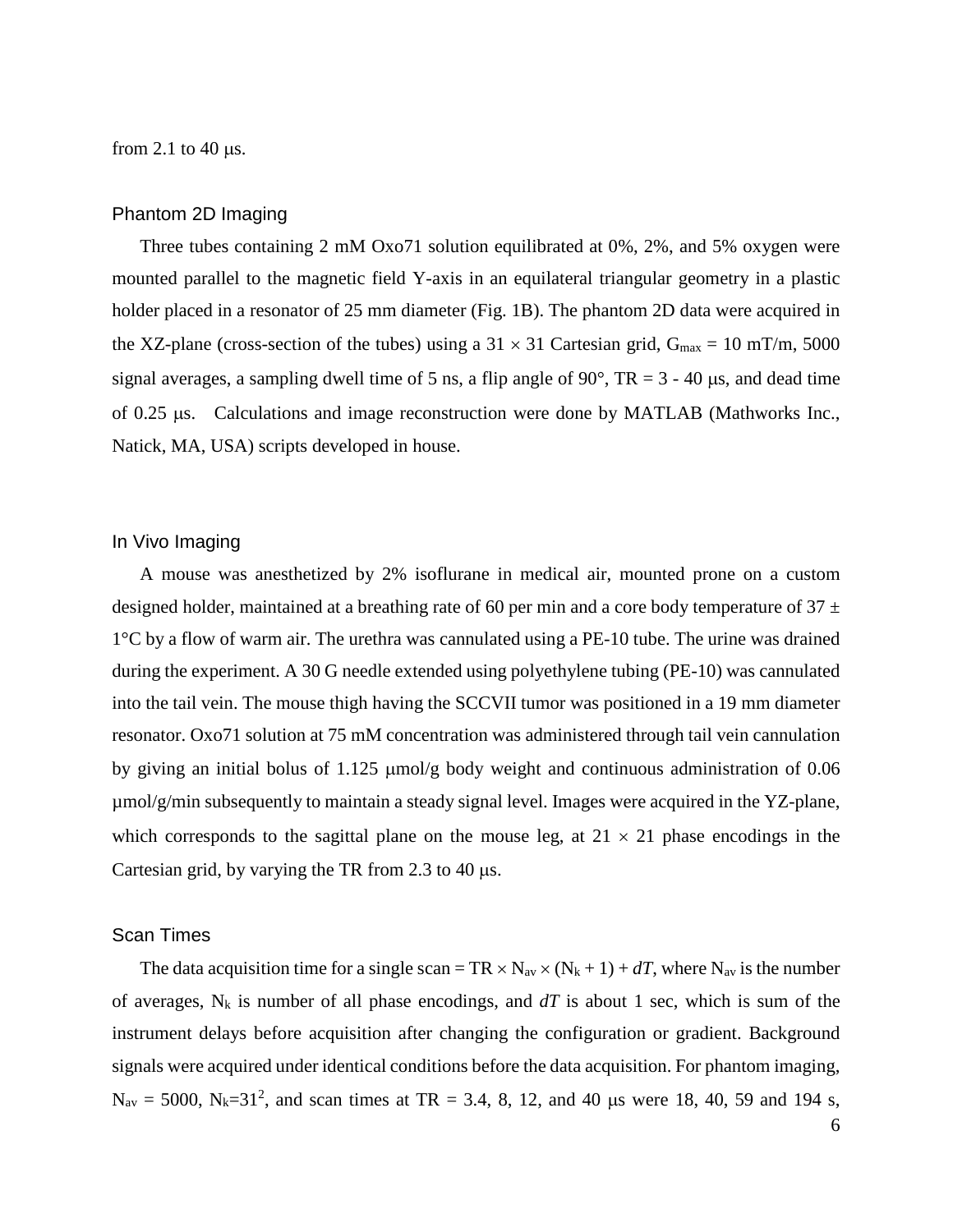respectively. Approximate  $R_2^*$  may be assessed by a single scan at a specific TR, while three scans at different gradient maxima are necessary to minimize edge artifacts. The scan time for  $R_2^*$ mapping at TR = 40 µs was 194 s and at TR = 12 µs was 59 s. The scan time for three gradient scans performed at TR = 8 µs was 120 s. The scan time for the estimation of  $R_1$  from 22 TR values was 24 min and from three TR values at 5, 8, and 12 µs was 125 s. For mice,  $N_k = 21^2$  and single scan times at TR = 3.4, 8, 12, and 40 us were 9, 19, 28, and 90 sec, respectively. The R<sub>1</sub> estimation from 23 TR values was 11 min.

## **Results**

## Calibration Parameters

The relationships (i) LW versus pO<sub>2</sub> where LW ( $\mu$ T) = R<sub>2</sub>\*/(28025 $\pi$ ), (ii) LW versus [Oxo71], and (iii)  $pO_2$  versus longitudinal relaxation rate  $R_1 (= 1/T_1)$  were calculated from Oxo71 calibration spectral data. The apparent transverse relaxation rate  $R_2^* (= 1/T_2^*)$  was considered as the asymptotic  $R_2^*$  value at a long TR (Fig. 2A) to avoid echo contributions observed at short TR (Fig. 2B). The linear fit of  $R_2^*$ -based LW to pO<sub>2</sub> in the range of 0–21% (Fig. 2C) indicated the following relationship:

$$
LW (\mu T) = 0.1257 \text{ pO}_2 (\text{mmHg}) + 8.786. \tag{2}
$$

Eq. [2] was used directly to calculate a  $pO_2$  map of the phantom from the LW. However, in vivo studies require correction for the self-broadening of [Oxo71]. The linear fit of LW to [Oxo71] in the range of  $1-10$  mM at 0% pO<sub>2</sub> indicated that:

$$
LW (\mu T) = 0.5745 [Oxo71] (mM) + 6.733.
$$
 [3]

Therefore, the following equation was used for  $pO_2$  estimations from LW in vivo.

$$
LW (\mu T) = 0.1257 \text{ pO}_2 (\text{mmHg}) + 0.5745 \text{ [Oxo71] (mM)} + 7.637 \tag{4}
$$

Next, the  $R_1$  value at each pO<sub>2</sub> was calculated by fitting the observed spectral peak height  $S_p$ as a function of TR (Fig. 2D) according to Eq. [5] below.

$$
S_p = M_0 \left[ 1 - \exp(-R_1 \text{TR}) \right] \tag{5}
$$

 $S_p$  depends on the FID profile covered. The peak heights of the observed spectra  $(S_p^{\text{obs}})$  were obtained by fast Fourier transform of the FID within a constant  $t_p$  range beginning right after the dead time and ending just before the intensity rise due to echo. The calculated peak heights  $(S_p^{\text{calc}})$ were obtained by fast Fourier transform of simulated time-domain signals according to Eq. [1] for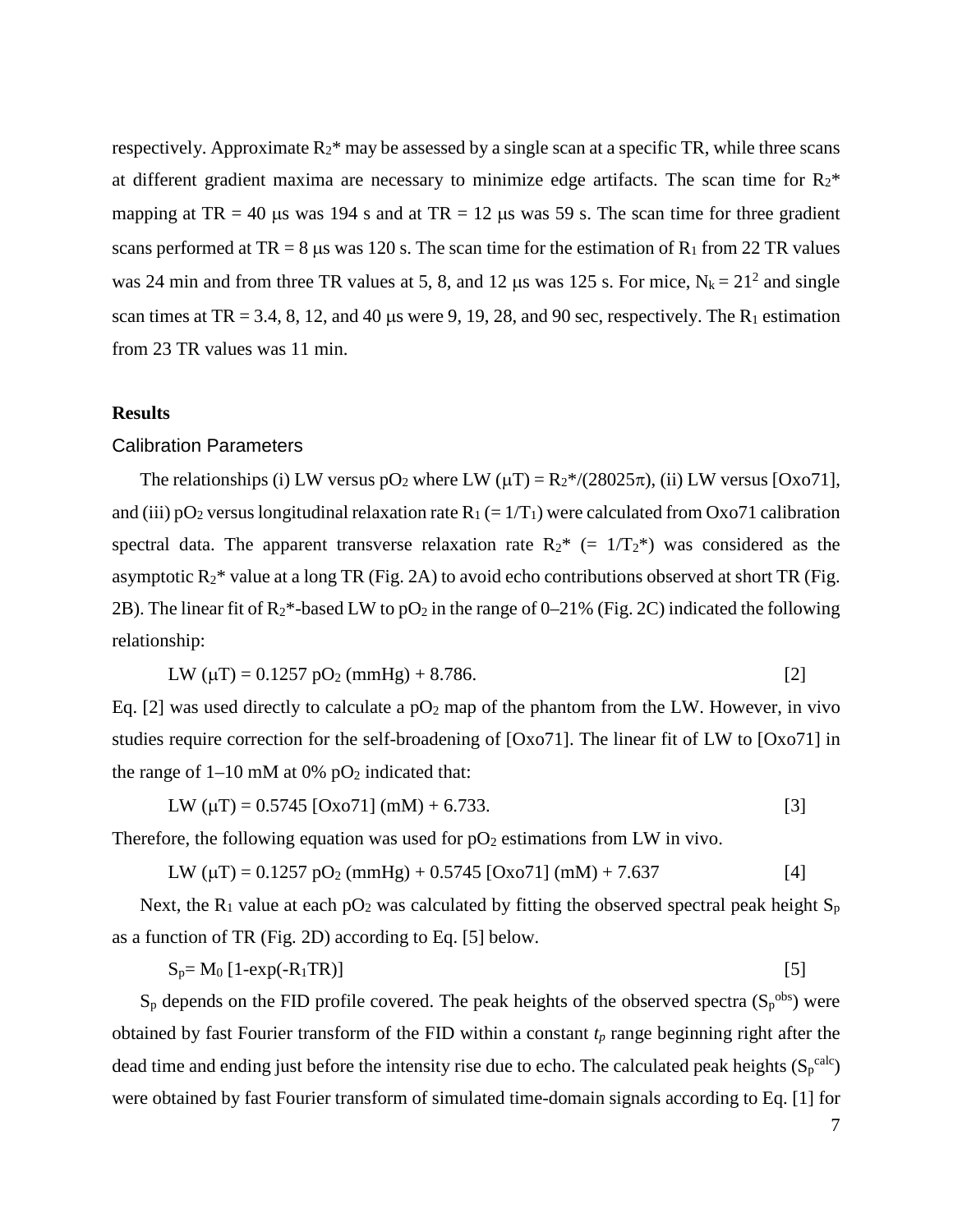given  $R_1$ ,  $R_2^*$ , TR values, and a scaling factor to account for  $M_0$  within the same  $t_p$  range. The Nelder-Mead simplex direct search algorithm (33) was used by varying  $R_1$  and the scaling factor. The R<sub>1</sub> values resulting in the smallest sum of squares of errors between  $S_p^{obs}$  and  $S_p^{calc}$  were determined. The S<sub>p</sub> values shown in Figure 2D were scaled to a maximum of  $\sim$ 1 for each pO<sub>2</sub> separately, as the peak heights decrease with increasing  $pO<sub>2</sub>$  levels. This fitting indicated larger deviations at low TR values  $\langle \langle 3 \rangle$  us) owing to echo contributions. Furthermore, the intensity variation of 21% pO<sub>2</sub> was too small to determine  $R_1$  accurately with a 300 MHz EPRI scanner. Therefore, we explored the peak height calculation including the spin and stimulated echo contributions according to the procedure described by Gyngell (26). The fitting improved at low TR values as expected (Fig. 2E), but the  $R_1$  value at 21% pO<sub>2</sub> remained approximately the same as previously estimated by Eq. [1]. It is likely a limitation of the SFR sequence for  $R_1$  estimation that a significant fraction of the the signal is lost in dead time. The relationship between  $pO_2$  and R<sub>1</sub> was found to be linear for  $pO_2 \le 10\%$  (Fig. 2F) according to Eq. [1], as follows.

 $pO_2$ (mmHg) = 122.22 R<sub>1</sub>(MHz) - 20.36 [6]

The advantage of Eq. [1] over the procedure described by Gyngell (26) is its ability to implement the SPI method when the interference from echo signals is negligible.

# Phantom T1-Weighted Imaging

Two-dimensional images of the phantom were scanned by an SFR sequence in the TR range of 3.0–40.0 µs. At low TR values, the echoes led to ghosts at different scales and orientations, superimposed on the original image depicted in Figure 3A. The FOV, orientation, and intensity of a ghost depend on its phase and the time passed since its originating pulse at the current delay time (Figure 3A-3F). For example, at TR = 3  $\mu$ s and  $t_p$  = 1.5, 1.75, and 2.25  $\mu$ s, the image of original three-tube phantom appears four times, twice in normal orientation and twice in inverted orientation (Fig. 3B‒3D). However, only one of those follows the expected intensity decay and phase evolution profile after a  $\pi/2$  pulse, and the others are removed by fitting. Specific delay times where the interference distorts the image as shown in Figure 3C are to be avoided by suitable choice of delay times (*tp*). The early delay times were found to have fewer echo signals.

Initially, the  $R_2$ <sup>\*</sup> map was calculated from the pixel intensities of images at 5 delay times equally spaced from 1.0 to 1.4  $\mu$ s, since  $R_2^*$  is required to estimate  $R_1$  according to Eq. [1]. The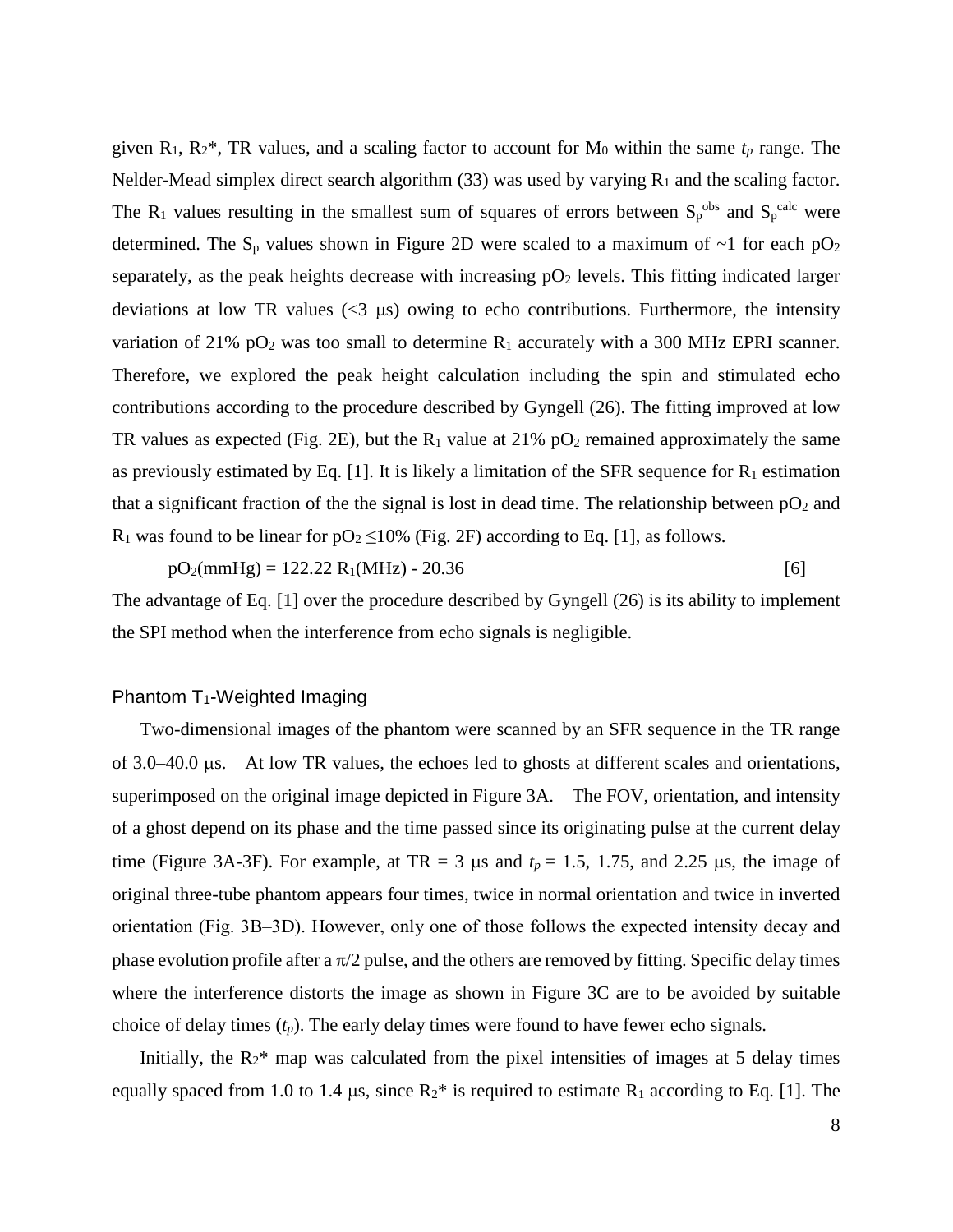k-space data were preprocessed prior to image reconstruction to correct for any zero shifts and weighted by a tapered cosine window to minimize ringing artifact from the tubes. All the images were reconstructed by scaling to the smallest FOV via chirp-z transformation. Any marginal FOV mismatches arising from inaccurate estimate of dead time were adjusted by recalculating the scaling factors to minimize the errors. Further reduction of ringing artifacts was accomplished by re-gridding of k-space as previously described (17). The pixel intensities  $S(t_p)$  were normalized to account for the change in FOV and the spin density (S<sub>0</sub>, pixel intensity at  $t_p = 0$ ), and  $R_2^*$  maps were calculated by fitting to Eq. [7] as described previously (18).

$$
S(t_p) = S_0 \exp(-t_p R_2^*)
$$

The  $R_1$  estimation, however, needs only one delay point at different TR values. If the intensities at a specific delay are normalized to the longest delay by which the intensities reach a constant value asymptotically, then the graphs of intensity as a function of TR coincide for all the images at different single point time delays, and the decay due to  $R_2$ <sup>\*</sup> gets eliminated.

The intensities at the first delay time ( $t_p = 1.0 \,\mu s$ ) as a function of TR were chosen to estimate  $R_1$  to take advantage of the higher signal to noise ratio.  $R_1$  and  $M_0$  values were calculated for each pixel separately by fitting to Eq. [1], since  $S(t_p)$  and  $R_2^*$  are known. This  $M_0$  map is merely a map of scaling factors obtained from the fitting that may have a complex relationship to the equilibrium magnetization, depending on the  $pO<sub>2</sub>$  map. The background regions containing essentially noise were masked prior to fitting to optimize the computation. The pixels at <5% of the maximum intensity were included in the mask.

The  $pO_2$  estimation from LW and  $R_1$  using Eqs. [6] and [2] is shown in Figure 4. The  $M_0$  and R<sub>1</sub> maps were calculated including 22 TR values ranging from 3.4 to 40.0 µs at  $t_p = 1.0$  µs, and S<sub>0</sub> and  $R_2^*$  were calculated at TR = 40 µs from five  $t_p$  values equally spaced from 1.0 to 1.4 µs. In the  $M_0$  map (Fig. 4A), the intensities of 0% and 5% pO<sub>2</sub> tubes appear to be distinctly different while this difference is smaller in the  $S_0$  (TR = 40 µs) map (Fig. 4D). The contrast between the three tubes appears relatively more distinct in the  $R_1$  map than in  $R_2^*$  (Fig. 4B and 4E). However, the pO<sub>2</sub> maps obtained from both  $R_1$  and  $R_2^*$  are in agreement (Fig. 4C and 4F), despite a better SNR of the  $pO_2$  map derived from R<sub>1</sub>. The calculation of the M<sub>0</sub> and R<sub>1</sub> maps was repeated including only three TR values, 5, 8, and 12 µs (Fig. 5), in order to check the feasibility of increasing the scan speed. These images are in good agreement with those calculated from 22 TR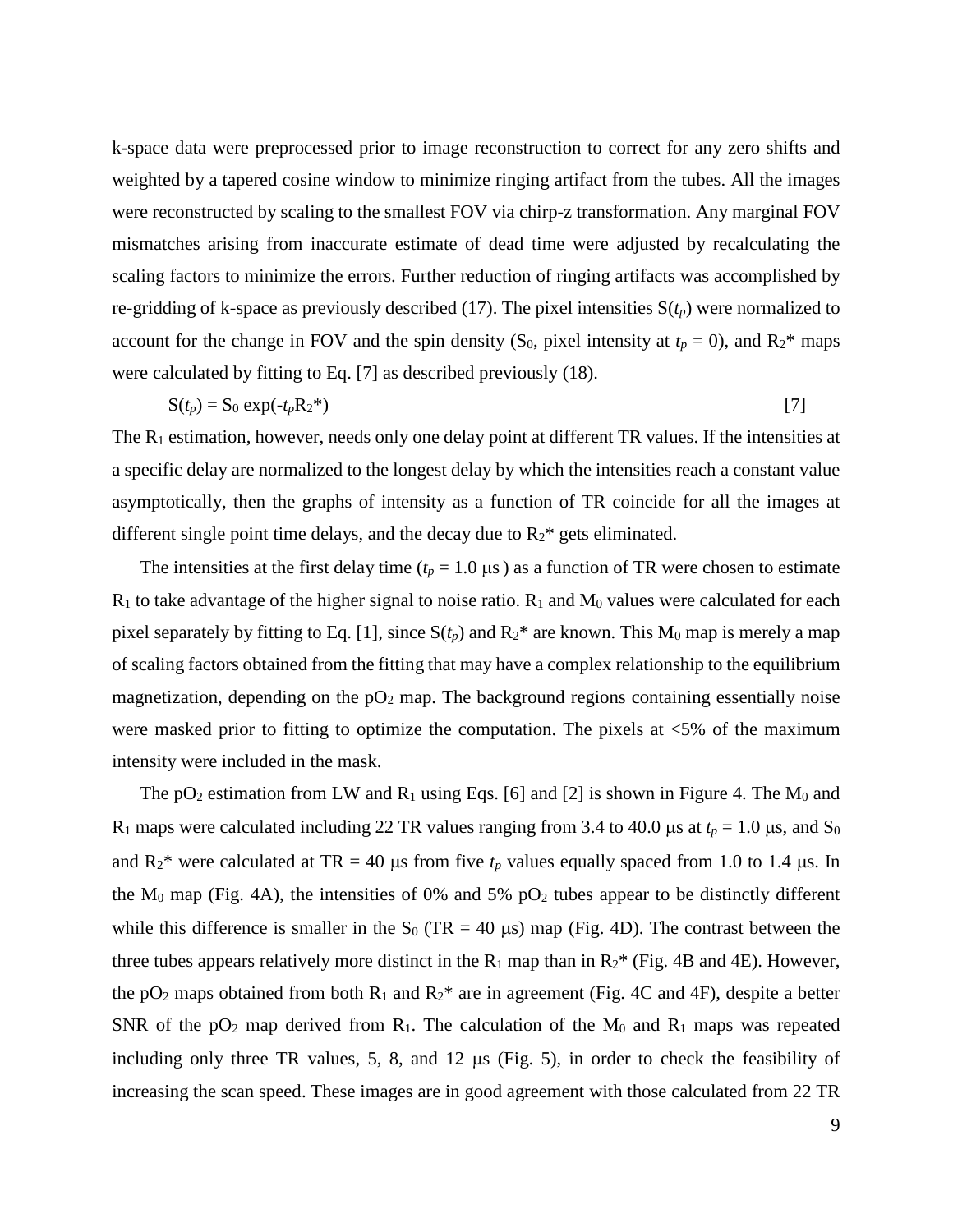values (with a mean difference of 0.65 mmHg and 95% pixels within ±5.7 mmHg from the mean, Supplementary Figure 3), indicating the possibility of fast  $R_1$  scans using three low TR values approximately in the range of 5-12 µs.

The pixel histograms of 0%, 2%, and 5% oxygenated Oxo71 solutions (Fig. 6) indicate better resolution of  $pO_2$  in the maps derived from  $R_1$  than from  $R_2^*$ . The  $pO_2$  values calculated from the  $R_1$  map are more uniform whether 3 or 22 repetition times were used (Fig. 6A and 6B).  $pO_2$  values of pixels (mean  $\pm$  SD) in the regions of 0%, 2%, and 5% pO<sub>2</sub> tubes were  $0.68 \pm 0.20$ ,  $1.83 \pm 0.23$ , and 4.95  $\pm$  0.5%, respectively. In contrast, the R<sub>2</sub>\* map gave broader ranges of pO<sub>2</sub> values in all three regions, leading to higher overlap of histograms (Fig. 6C and 6D). The mean  $\pm$  SD of pO<sub>2</sub> values for pixels in the regions of 0%, 2%, and 5% pO<sub>2</sub> were  $1.58 \pm 1.02$ , 2.41  $\pm$  1.14 and 4.72  $\pm$ 0.54%, respectively. The phantom study suggests that oximetry by  $R_1$  yields not only more reliable  $pO_2$  estimates but also better  $pO_2$  resolution than the  $R_2^*$  method, despite the linearity of  $R_2^*$  with pO2 over a wider range.

#### In Vivo Imaging of Mouse Tumor

The mouse 2D image data were acquired by phase encoding in  $21 \times 21$  Cartesian grid and the images were reconstructed at a  $256 \times 256$  matrix size. A steady infusion of Oxo71 was maintained to provide an adequate signal throughout the data acquisition. The  $R_2^*$  and  $S_0$  maps were calculated from five equally spaced delay times from 0.85 to 1.25 µs for 23 TR values ranging from 2.3 to 40 us. Initially the M<sub>0</sub>, R<sub>1</sub>, and pO<sub>2</sub> maps were calculated at  $t_p = 0.85$  us from these data without correction for the variations in the infused Oxo71 probe. Comparison of the pixel intensity versus TR profiles of the phantom with those of the mice revealed differences. In the case of the phantom experiment, smooth profiles asymptotically reached a maximum as expected (Supporting Figure S1A). In the case of the mouse experiment, the profiles were noisy and the pixel intensity continued to increase up to the longest TR, due to continuous infusion of the spin probe (Supporting Figure S1B). The intensity change due to the infused probe appeared to be linearly correlated with TR, since the scan time is directly proportional to the local amount of probe in this case. The rate of increase in the signal due to probe infusion was estimated from  $TR = 16-40$  µs where the signal is expected to reach an asymptotic maximum level (99.8% for  $R_1 = 2.5 \mu s$ ). Each profile was corrected for this variation and  $M_0$ ,  $R_1$ , and  $pO_2$  maps were recalculated (Fig. 7). Despite the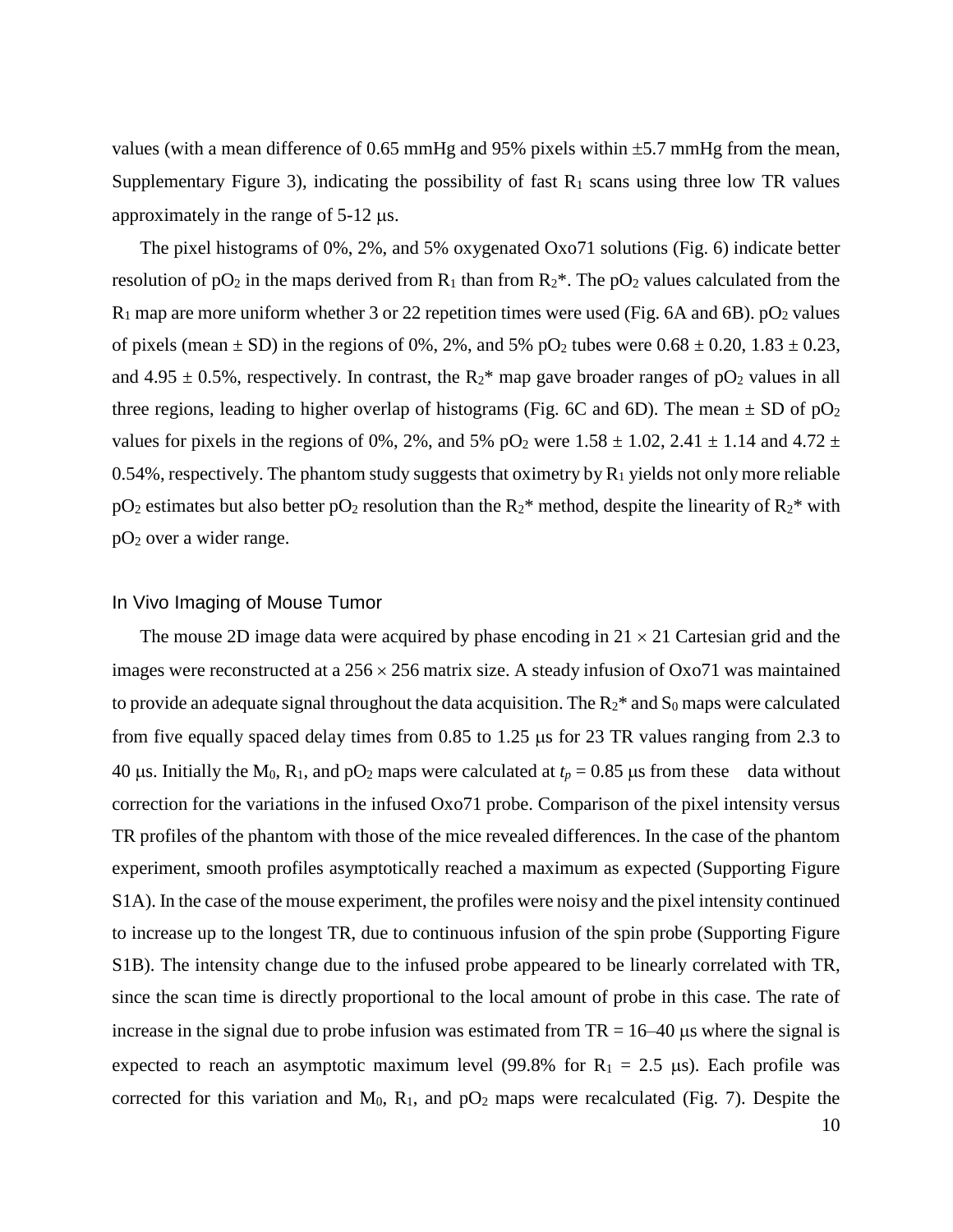correction, no appreciable improvement was observed in the  $R_1$  maps, indicating the robustness of this method for a large number of TR values. A calculation using only three TR values (4.2, 6, and 12  $\mu$ s) without applying this correction produced almost identical  $M_0$  maps (Fig. 7A and 7D), but the  $R_1$  map differed in some regions (Fig. 7B and 7E). However, the  $pO_2$  maps obtained from  $R_1$ measurement were homogeneous.

# **Discussion**

This study provides an approach to calculate  $pO_2$  from both  $R_1$  and  $R_2^*$  methods for the deuterated trityl probe Oxo71, which has a longer  $T_2^*$  than Oxo63. The calibration graph shown in Fig. 2F indicates a linear relationship between  $pO_2$  and R<sub>1</sub> for  $pO_2 \le 10\%$ . Since the linearity below 10% pO<sub>2</sub> is adequate for in vivo studies, extension to higher pO<sub>2</sub> levels is not addressed in this study.

Equilibration of 10% oxygen in water yields approximately 0.12 mM oxygen dissolved at 25 °C. In vivo pO<sub>2</sub> values in muscle tissues are reported to be around 40 mmHg (34), corresponding to 0.05 mM oxygen at 37 °C. Most tissues have lower  $pO_2$  than muscle, except lung and arterial blood. Therefore, the linear range of  $pO_2$  versus  $R_1$  in this phantom study is adequate for most in vivo studies measuring pathophysiological tissue  $pO_2$ . The data for SPI-based R<sub>1</sub> estimation inherently contain data for  $R_2^*$ -based pO<sub>2</sub> mapping, which can estimate higher pO<sub>2</sub> ranges if desired.

Phantom imaging experiments suggest that the pixel intensities follow Eq. [5] for a wide range of TR values fairly well at a constant delay time (*tp*) (Supporting Figure S1A). Three TR values defining the intensity curve were found to be sufficient to produce a reliable  $pO<sub>2</sub>$  map in vitro, where probe concentrations remain constant with time. Interestingly, the quality of both phantom and mouse images was unaffected by the echoes when suitable delay times and TR values were chosen. The choices of TR and *tp* are not critical except for avoiding the overlap of ghosts as shown in Fig. 3C, where the FOVs and phases of the original and ghost images are almost equal (which happens in special cases of TR  $<$  5  $\mu$ s for Oxo71).

The estimation of  $R_1$  in vivo by EPRI was previously reported by Halpern and coworkers using the IRESE sequence  $\pi$ -T- $\pi/2$ - $\tau$ - $\pi$ - $\tau$ -echo (21). Subsequently a comparison of various pulse schemes to measure  $R_1$  by EPRI was reported by these authors (28) where an inversion recovery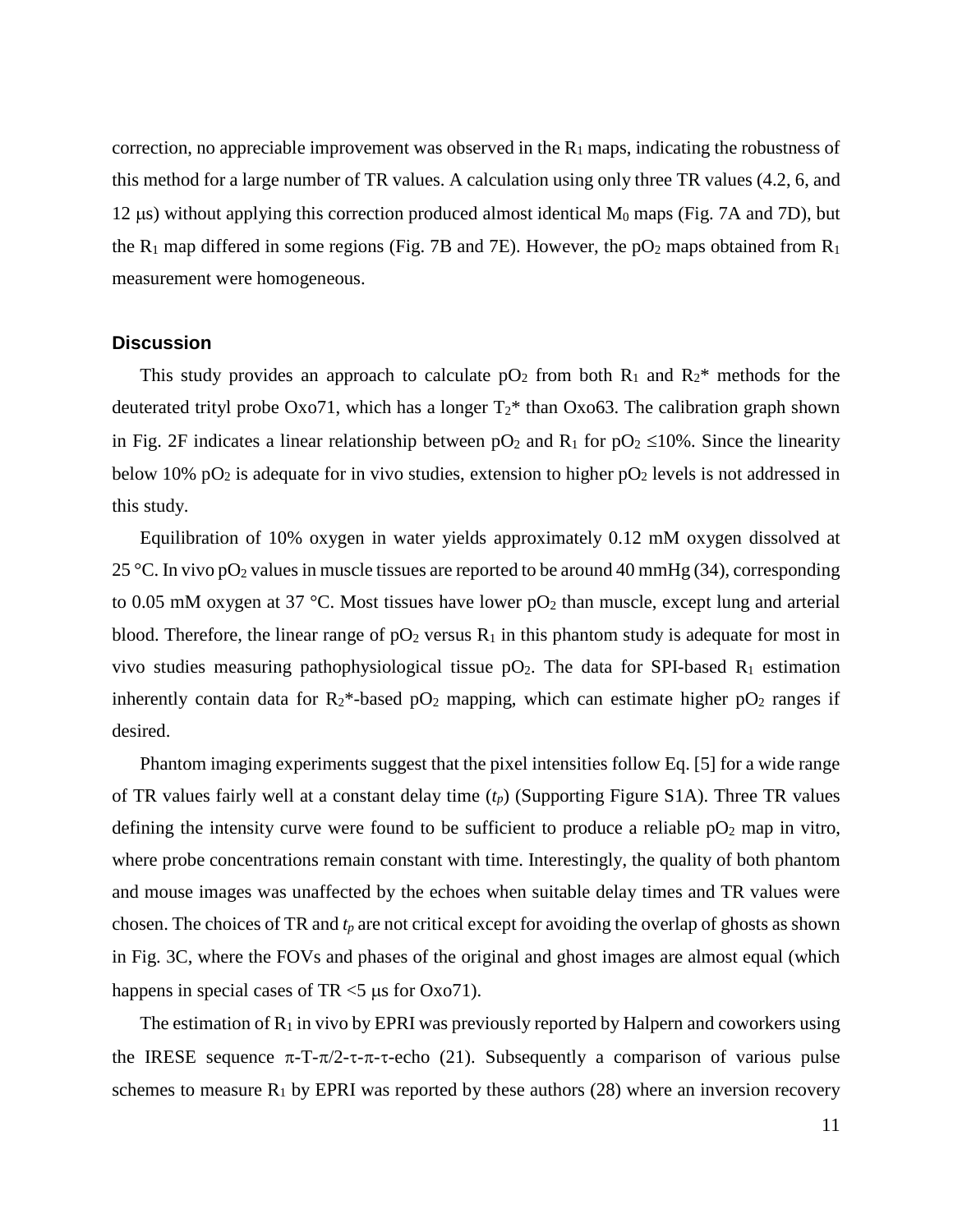sequence was recommended for reliable spin probe concentration-independent  $pO<sub>2</sub>$  mapping. An SFR sequence can provide  $T_1$ -weighted maps from which pO<sub>2</sub> can be determined. Though the R<sub>1</sub> is not as accurate as the IRESE sequence, it offers faster scan speeds and high spatial resolution at low SAR. This single-pulse experiment is widely used in MRI to estimate  $R_1$  (23,24,26). We chose rectangular hard pulses at a flip angle of 90° for this study, where transverse magnetization did not completely decay at  $TR < 3 \mu s$ . Optimization of this method using fewer TR values will reduce the scan times to acceptable levels for in vivo imaging, similar to  $R_2$ \*-based SPI oximetry. The phantom studies revealed that the ratio of SDs in  $R_2^*$  versus  $R_1$  methods for  $pO_2 < 2\%$  is about 5, indicating the possibility of higher resolution by  $R_1$  at pO<sub>2</sub> values below 2%. In SPI, the onedimensional spatial resolution  $\Delta$  is given by FOV/N =  $2\pi/(y_eG^{max}t_p)$  where N is the number of phase encodings,  $\gamma_e$  is the gyromagnetic ratio of the electron,  $G<sup>max</sup>$  is the maximum gradient, and  $t_p$  is the delay time (20). The  $R_2^*$  computation involves FOV scaling as the  $t_p$  value is varied. The spatial resolution is 2 mm for the mouse data at  $t_p = 0.85 \,\mu s$  (1.7 mm for the phantom at  $t_p=1 \,\mu s$ ). However, a spatial resolution of 1.4 mm (1.25 mm for phantom) was realized in the  $pO<sub>2</sub>$  maps due to extension of k-space dimensions by the regridding necessary for  $R_2^*$  estimation.

Experiments in this study were done with a single maximum-field-gradient configuration, although the multiple maximum-field-gradient configuration was proposed in a previous study (18) to avoid the edge artifacts. The single maximum-field-gradient configuration causes alteration of SPI resolution along with  $t_p$  (17). Due to edge artifacts in  $R_2^*$  and  $S_0$ , some artificially high values unnaturally distributed on the edge of theobject can be obtained. On the other hand, the R1 and the  $M_0$  estimations, along with TR, did not give such edge artifacts, since a set of SPIs obtained at the identical  $t_p$  have the same resolution. The  $R_1$  map was computed at shortest  $t_p$  value but at the same resolution applied to  $R_2^*$ . The images were reconstructed at a single  $t_p$  value with the best S/N ratio, reducing the uncertainties.

The mouse and phantom images at 5 delay times ( $t_p = 0.85-1.25 \text{ }\mu\text{s}$ ) and 3 TR values (TR = 4.2, 6, and 12 µs) are shown respectively in Fig. 8 and Supporting Figure S2 in matrix form for better insights into the data. The  $M_0$  and  $R_1$  maps calculated at early  $t_p$  (0.85  $\mu$ s in Figure 9 and 1.0  $\mu$ s in Supporting Figure S2) are shown on the right, and the S<sub>0</sub> and R<sub>2</sub>\* calculated for each column are shown in the top two rows. As the FOV changes with  $t_p$  but not by TR, the  $M_0$  map resembles the images at shortest  $t_p$ . In contrast, the  $S_0$  map depends on the intensity variations with  $t_p$  at each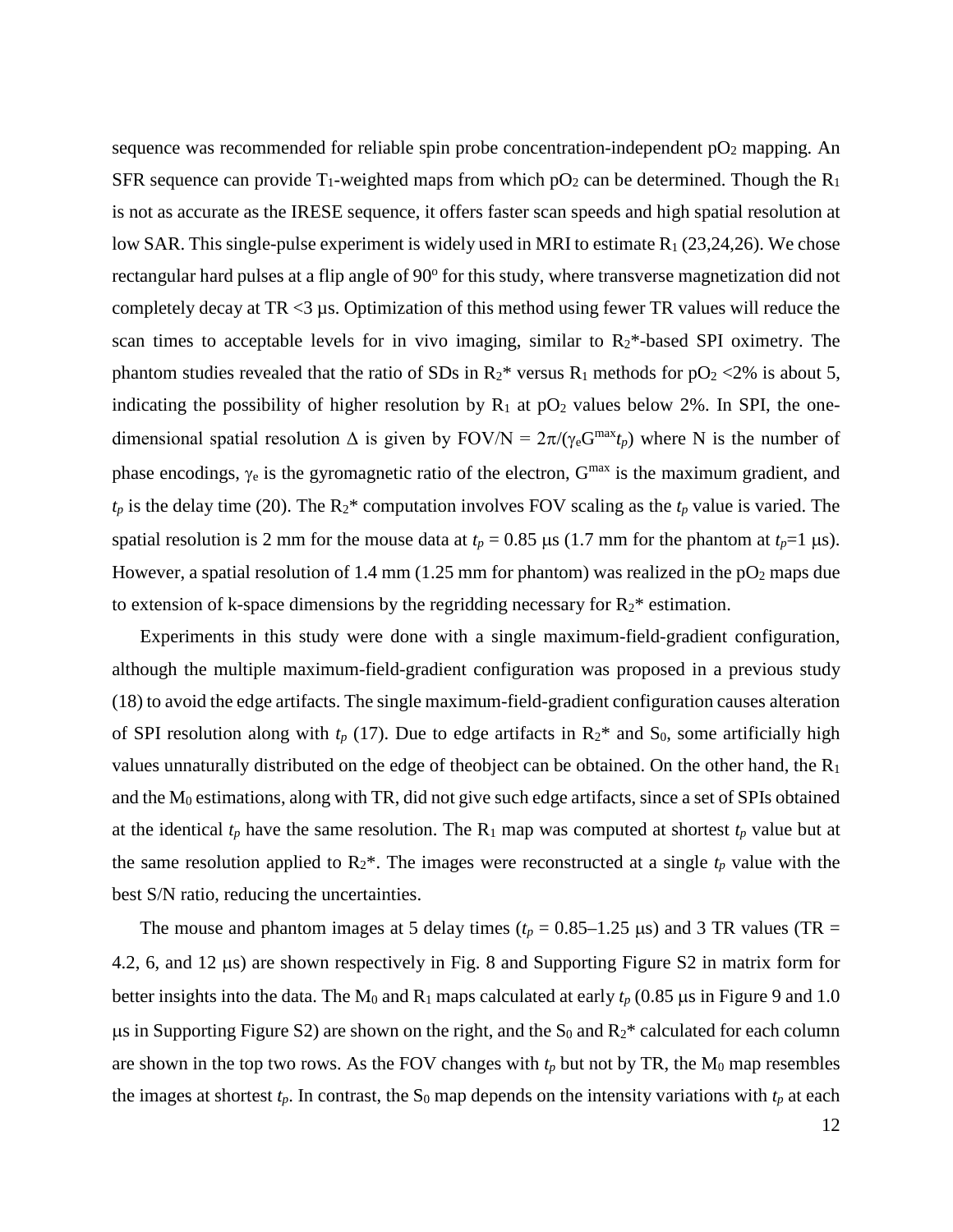TR. The FID signal in some regions, e.g., those having high  $pO<sub>2</sub>$  or low intensities, decays to noise faster than the other regions, leading to stronger contrasts in  $S_0$  and  $R_2^*$  maps. Further, the relaxation of transverse magnetization varies with TR, leading to differences in the  $S_0$  and  $R_2^*$ maps with TR. As a result, the SDs observed in  $pO<sub>2</sub>$  values based on  $R<sub>2</sub>$ \* are inherently higher. In addition, the accuracy of  $pO_2$  estimates from  $R_2^*$  depend on the ability to correct for selfbroadening accurately. While this is not obvious in the phantom where the concentrations are uniform, it is apparent in mouse imaging when a highly concentrated bolus of the spin probe distributes inhomogeneously in the body via systemic circulation, yielding a wide range of concentrations. This suggests that the use of  $R_1$  is superior to  $R_2^*$  for in vivo pO<sub>2</sub> studies. The advantage of SPI using an SFP sequence is fast data acquisition at the equivalent scan time of the multigradient approach previously reported for  $R_2^*$ -based oximetry (34).

It has been shown by inversion recovery methods that  $R_1$  is linearly proportional to  $pO_2$  in the range of 0-21% for Oxo63 (21). In this work, although the range of  $pO<sub>2</sub>$  assessed by  $R<sub>2</sub>$ <sup>\*</sup> includes 0-21%, the R<sub>1</sub>-based method limits the  $pO_2$  range to 0-10% (Fig. 2). This limitation arises from the availability of the FID signal after the dead time at a flip angle of  $\pi/2$ . Recall that the smaller flip angle limits the change in z-magnetization (Mz) and hence the accuracy of  $R_1$  assessment. The best  $R_1$  assessment is accomplished when  $pO_2$  is close to 0% and scans include both low and high TR values to define the intensity versus TR profile adequately. About 12 TR values from 4.2 to 40  $\mu$ s were found to be adequate for accurate pO<sub>2</sub> estimation by the R<sub>1</sub> method. Calibration experiments on individual Oxo71 solutions suggest that it is possible to attain a linear relationship between  $pO_2$  and  $R_1$  for  $pO_2$  <10%. The slope and intercept of eq. [6] are 122.22 and -20.35, with standard errors of  $\pm 1.96$ , and  $\pm 0.96$ , respectively. These values indicate that  $pO_2$  can be determined at a resolution of 0.6 mmHg at 0% and  $\sim$ 3 mmHg at 10%. The sensitivities of both R<sub>1</sub> and R<sub>2</sub>\* methods were compared with the  $pO_2$  levels estimated from phantom images. The R<sub>1</sub> and R<sub>2</sub>\* methods estimated 0%  $pO_2$  as 5 and 12 mmHg respectively. At 2% and 5%, the  $pO_2$  estimations are closer to the expected values. The slope of observed versus expected  $pO<sub>2</sub>$  in the 0-5% range is closer to 1 for R<sub>1</sub> (slope = 0.88) than R<sub>2</sub><sup>\*</sup> (slope = 0.71), indicating that pO<sub>2</sub> estimated by R<sub>1</sub> is more specific and more sensitive than the estimate by  $R_2^*$ .  $R_1$  values estimated by three TR points indicated a lower slope of 0.84, pointing to a loss of sensitivity. Although SDs of histograms are expected to decrease with increasing the number of TR points, no apparant improvement was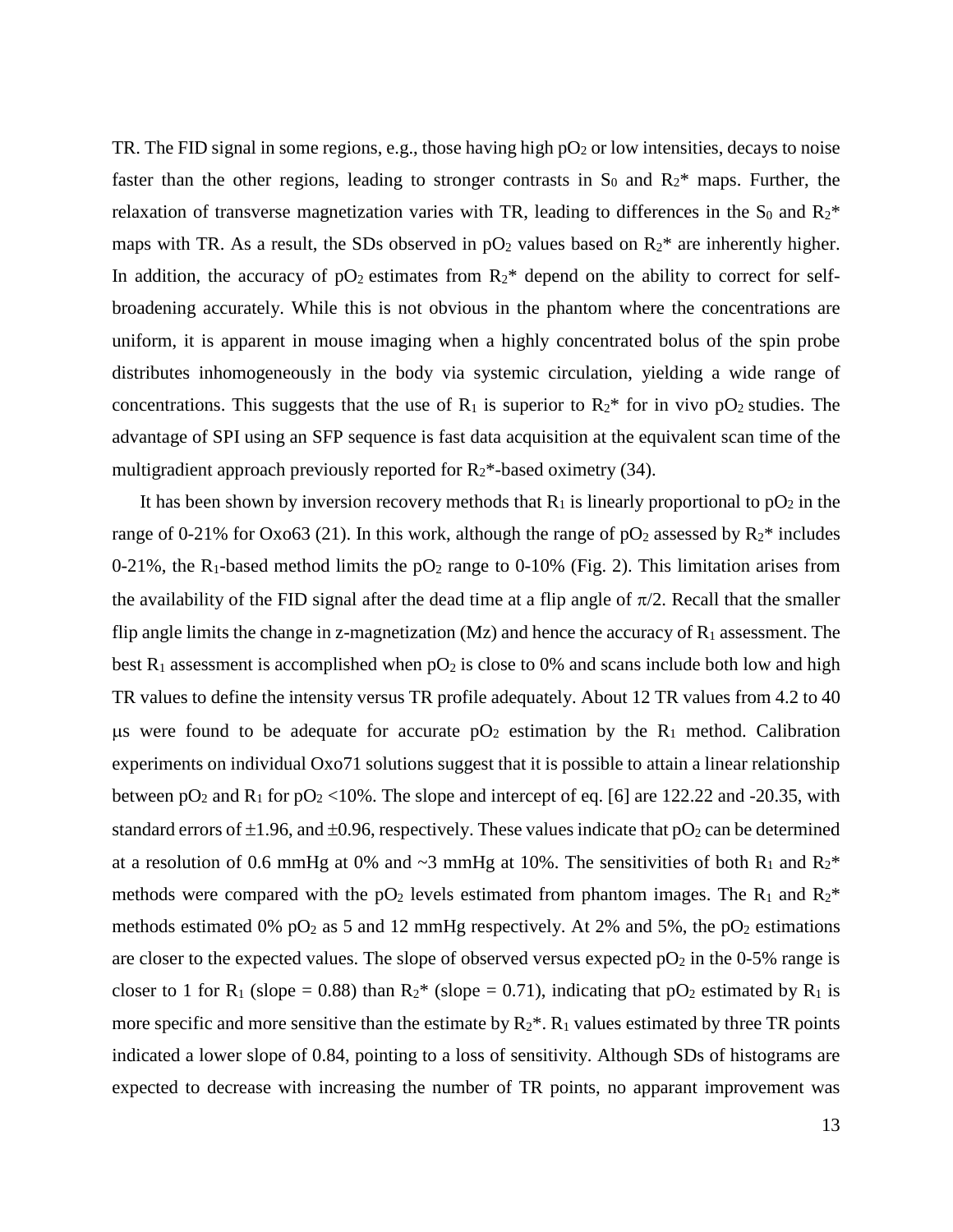observed by increasing to 5 TR points. About 12 TR points (phantom scan time  $= 14$  min, supplementary Figure 5) were found to be adequate to obtain SDs similar to those of Fig. 6A. In order to perform 3D imaging in vivo, the scan time is to be reduced to under 10 minutes by constraining severall parameters such as  $N_{av}$ , matrix size, partial k-space acquisition and leaving out long TR values.

# **Conclusion**

This study demonstrated the feasibility of mapping spin-lattice relaxation times based on SPI data collection and their use to determine spatially resolved oxygen levels in vivo. The scan time can be reduced to match conventional  $R_2^*$  measurements by using a combination of relatively short TR data sets and further optimization. The single pulse sequence with variable TR is an attractive approach to evaluate  $R_1$  for in vivo oximetry due its low SAR. The  $R_1$  estimation by SPI simultaneously determines  $R_2^*$ . The fact that the  $R_1$  method offers a more accurate pO<sub>2</sub> estimation with very little dependence on spin probe concentration, coupled with the intrinsic line widthindependent high resolution and the relatively large effective uniform excitation band width, makes this a highly practical approach for small animal EPR oximetric imaging.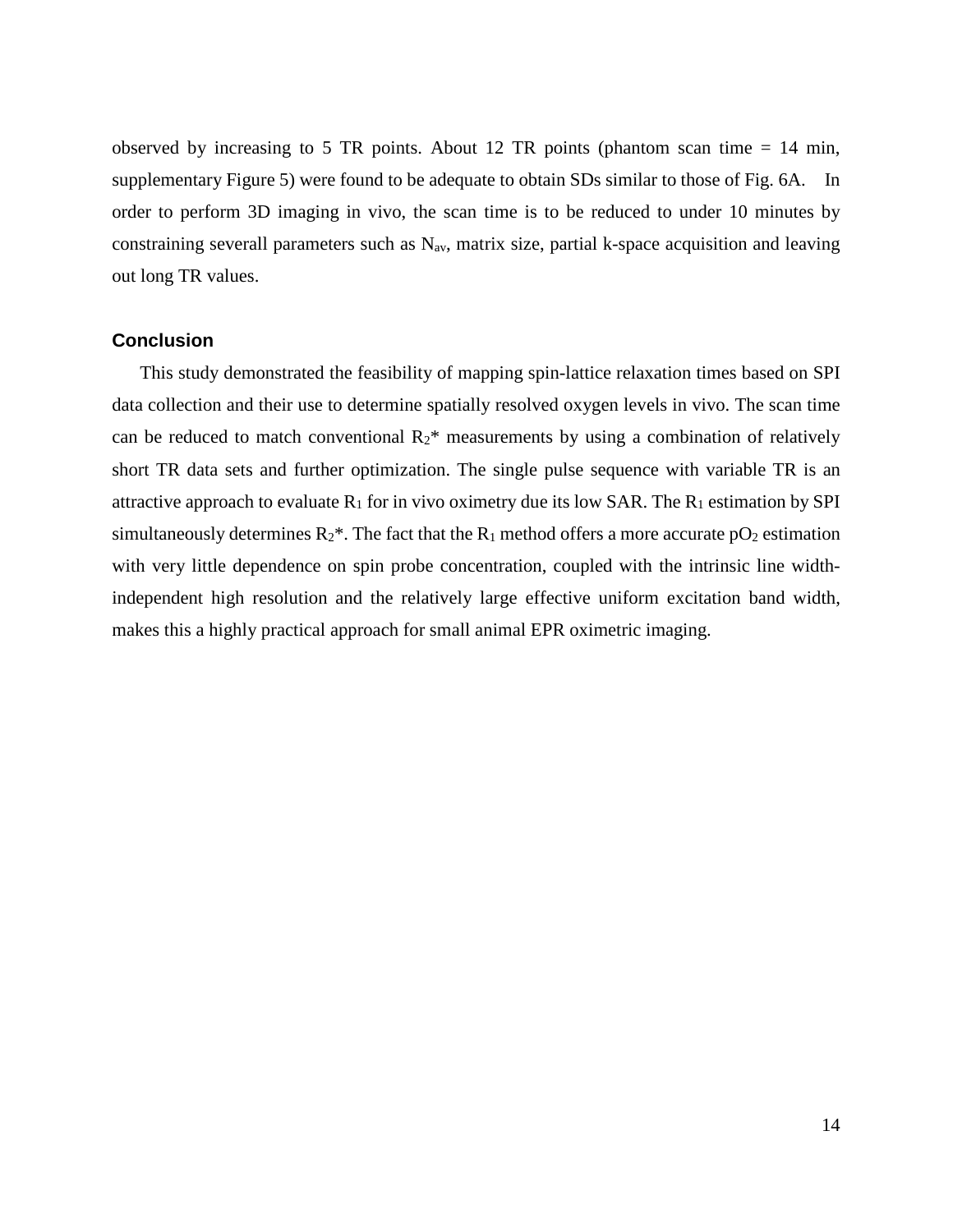### **References**

1. Epel B, Sundramoorthy S V., Barth ED, Mailer C, Halpern HJ. Comparison of 250 MHz electron spin echo and continuous wave oxygen EPR imaging methods for in vivo applications. Med. Phys. 2011;38:2045–2052.

2. Subramanian S, Matsumoto K, Mitchell JB, Krishna MC. Radio frequency continuous-wave and time-domain EPR imaging and Overhauser-enhanced magnetic resonance imaging of small animals: instrumental developments and comparison of relative merits for functional imaging. NMR Biomed. 2004;17:263–294.

3. Subramanian S, Mitchell J, Krishna M. Time-domain radio frequency EPR imaging. Biol. Magn. Reson. 2003;18:153–197.

4. Eaton G, Eaton S, Ohno K. EPR imaging and in vivo EPR. CRC Press:Boca Raton;1991.

5. Ilangovan G, Zweier JL, Kuppusamy P. Electrochemical Preparation and EPR Studies of Lithium Phthalocyanine. Part 2: Particle-Size-Dependent Line Broadening by Molecular Oxygen and Its Implications as an Oximetry Probe. J. Phys. Chem. B 2000;104:9404–9410.

6. Liu KJ, Gast P, Moussavi M, Norby SW, Vahidi N, Walczak T, Wu M, Swartz HM. Lithium phthalocyanine: a probe for electron paramagnetic resonance oximetry in viable biological systems. Proc. Natl. Acad. Sci. U. S. A. 1993;90:5438–5442.

7. Reddy TJ, Iwama T, Halpern HJ, Rawal VH. General Synthesis of Persistent Trityl Radicals for EPR Imaging of Biological Systems. J. Org. Chem. 2002;67:4635–4639.

8. Yong L, Harbridge J, Quine RW, Rinard GA, Eaton SS, Eaton GR, Mailer C, Barth E, Halpern HJ. Electron Spin Relaxation of Triarylmethyl Radicals in Fluid Solution. J. Magn. Reson. 2001;152:156–161.

9. Ardenkjær-Larsen JH, Laursen I, Leunbach I, Ehnholm G, Wistrand L-G, Petersson JS, Golman K. EPR and DNP Properties of Certain Novel Single Electron Contrast Agents Intended for Oximetric Imaging. J. Magn. Reson. 1998;133:1–12.

10. Halse M, Rioux J, Romanzetti S, Kaffanke J, MacMillan B, Mastikhin I, Shah NJ, Aubanel E, Balcom BJ. Centric scan SPRITE magnetic resonance imaging: optimization of SNR, resolution, and relaxation time mapping. J. Magn. Reson. 2004;169:102–117.

11. Hallac RR, Zhou H, Pidikiti R, Song K, Stojadinovic S, Zhao D, Solberg T, Peschke P, and Mason RP. Correlations of noninvasive BOLD and TOLD MRI with pO2 and relevance to tumor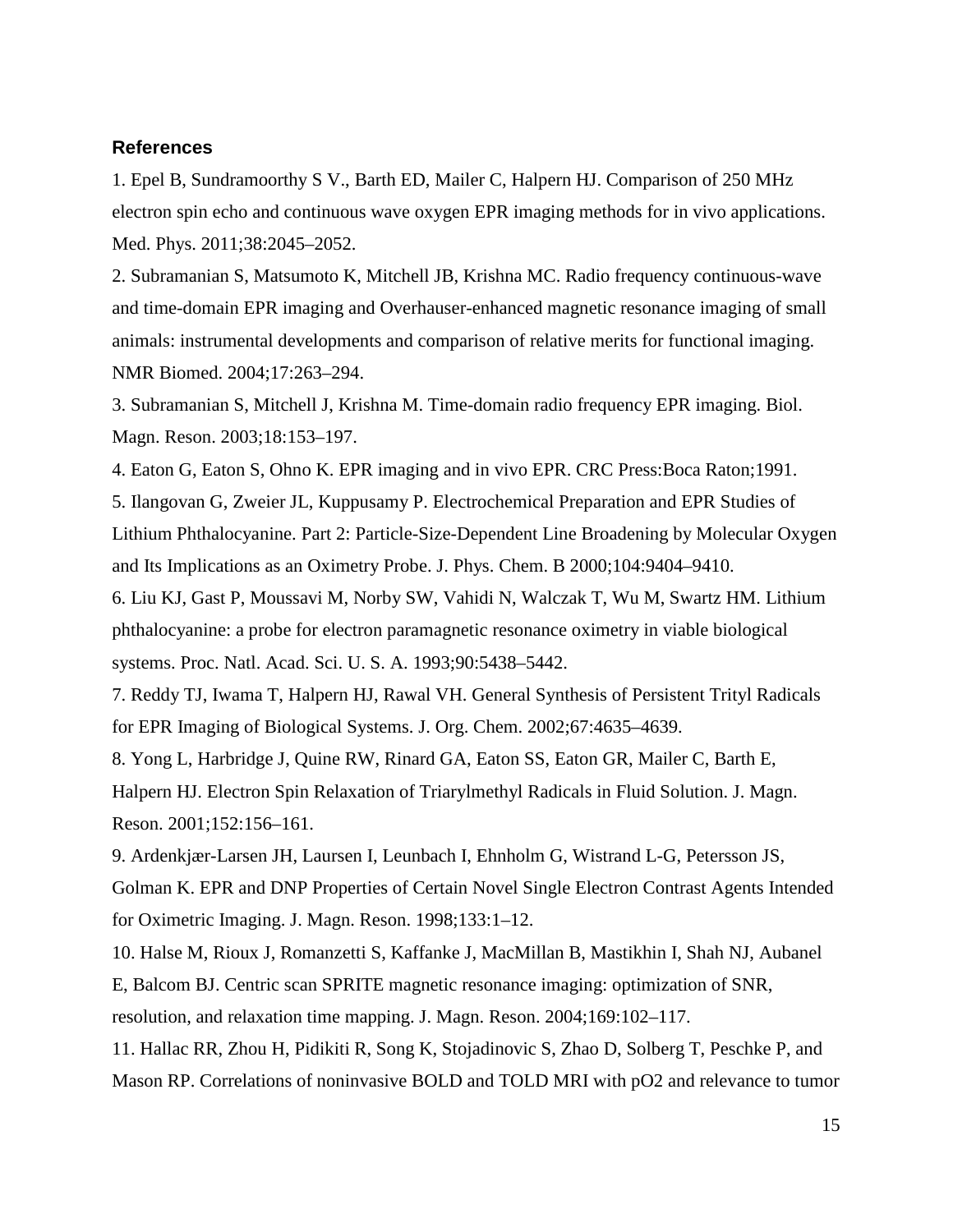radiation response. Magn. Reson. Med. 2014; 71: 1863-1873.

12. Winter JD, Akens MK, and Cheng H-LM. Quantitative MRI assessment of VX2 tumour oxygenation changes in response to hyperoxia and hypercapnia. Phys. Med. Biol. 2011; 56: 1225.

13. Safronova MM, Colliez F, Magat J, Joudiou N, Jordan BF, Raftopoulos C, Gallez B, and Duprez T. Mapping of global R1 and R2\*values versus lipids R1 values as potential markers of hypoxia in human glial tumors: A feasibility study. Magn. Reson. Imaging. 2016; 34: 105-113. 14. Mason RP, Shukla HP, and Antich PP. In vivo oxygen tension and temperature: Simultaneous determination using 19F spectroscopy of perfluorocarbon. Magn. Reson. Med. 1993; 29: 296-302.

15. Guo Q, Mattrey RF, Guclu C, Buxton RB, and Nalcioglu O. Dynamic measurements of pO2 by T1 and T2 of 19F with PFOB. Paper presented at: Society of Magnetic Resonance in Medicine 11th Annual Meeting1992; Berlin.

16. Thomas SR, Pratt RG, Millard RW, Samaratunga RC, Shiferaw Y, and Clark LC. Evaluation of the influence of the aqueous phase bioconstituent environment on the F-19 T1 of perfluorocarbon blood substitute emulsions,. Radiology. 1991; 18:159.

17. Jang H, Subramanian S, Devasahayam N, Saito K, Matsumoto S, Krishna MC, McMillan AB. Single Acquisition Quantitative Single-Point Electron Paramagnetic Resonance Imaging. Magn. Reson. Med. 2013;70:1173–1181.

18. Matsumoto K, Subramanian S, Devasahayam N, Aravalluvan T, Murugesan R, Cook JA, Mitchell JB, Krishna MC. Electron paramagnetic resonance imaging of tumor hypoxia: Enhanced spatial and temporal resolution for in vivo pO2 determination. Magn. Reson. Med. 2006;55:1157–1163.

19. Devasahayam N, Murugesan R, Yamada K, Reijnders K, Mitchell JB, Subramanian S, Krishna MC, Cook JA. Evaluation of a high-speed signal-averager for sensitivity enhancement in radio frequency Fourier transform electron paramagnetic resonance imaging. Rev. Sci. Instrum. 2002;73:3920–3925.

20. Subramanian S, Devasahayam N, Murugesan R, Yamada K, Cook J, Taube A, Mitchell JB, Lohman JAB, Krishna MC. Single-point (constant-time) imaging in radiofrequency Fourier transform electron paramagnetic resonance. Magn. Reson. Med. 2002;48:370–379.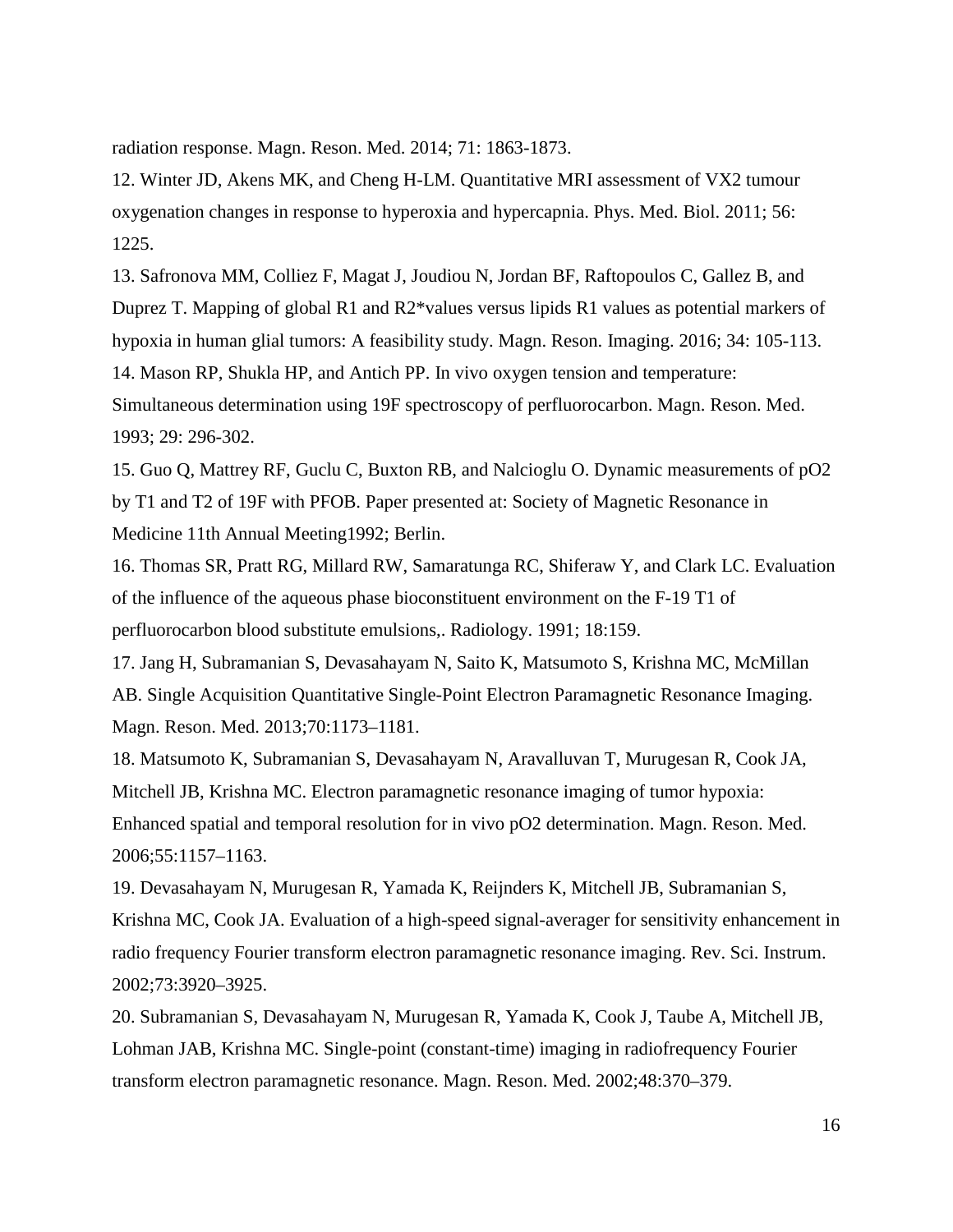21. Epel B, Bowman MK, Mailer C, Halpern HJ. Absolute oxygen R 1e imaging in vivo with pulse electron paramagnetic resonance. Magn. Reson. Med. 2014;72:362–368.

22. Zhao D, Jiang L, and Mason RP. Measuring Changes in Tumor Oxygenation. Methods Enzymol. 2004; 386: 378-418.

23. Deoni SCL, Rutt BK, Peters TM. Rapid combinedT1 andT2 mapping using gradient recalled acquisition in the steady state. Magn. Reson. Med. 2003;49:515–526.

24. Spencer RG., Fishbein KW. Measurement of Spin–Lattice Relaxation Times and Concentrations in Systems with Chemical Exchange Using the One-Pulse Sequence: Breakdown of the Ernst Model for Partial Saturation in Nuclear Magnetic Resonance Spectroscopy. J. Magn. Reson. 2000;142:120–135.

25. Ernst RR, Anderson WA. Application of Fourier Transform Spectroscopy to Magnetic Resonance. Rev. Sci. Instrum. 1966;37:93–102.

26. Gyngell ML. The steady-state signals in short-repetition-time sequences. J. Magn. Reson. (1969). 1989;81:474–483.

27. Carr HY. Steady-State Free Precession in Nuclear Magnetic Resonance. Phys. Rev. 1958;112:1693–1701.

28. Epel B, Halpern HJ. Comparison of pulse sequences for R1-based electron paramagnetic resonance oxygen imaging. J. Magn. Reson. 2015;254:56–61.

29. Bydder GM, Young IR. MR imaging: clinical use of the inversion recovery sequence. J. Comput. Assist. Tomogr. 1985;9:659–675.

30. Bydder GM, Young IR. Clinical use of the partial saturation and saturation recovery sequences in MR imaging. J. Comput. Assist. Tomogr. 1984;9:1020–1032.

31. Gupta RK. A new look at the method of variable nutation angle for the measurement of spinlattice relaxation times using fourier transform NMR. J. Magn. Reson. 1977;25:231–235.

32. Matsumoto S, Utsumi H, Aravalluvan T, Matsumoto K, Matsumoto A, Devasahayam N,

Sowers AL, Mitchell JB, Subramanian S, Krishna MC. Influence of protonT1 on oxymetry using

Overhauser enhanced magnetic resonance imaging. Magn. Reson. Med. 2005;54:213–217.

33. Nelder J, Mead R. Errata. Comput. J. 1965;8:27–27.

34. Matsumoto A, Matsumoto S, Sowers AL, Koscielniak JW, Trigg NJ, Kuppusamy P, Mitchell

JB, Subramanian S, Krishna MC, Matsumoto K. Absolute oxygen tension (pO2) in murine fatty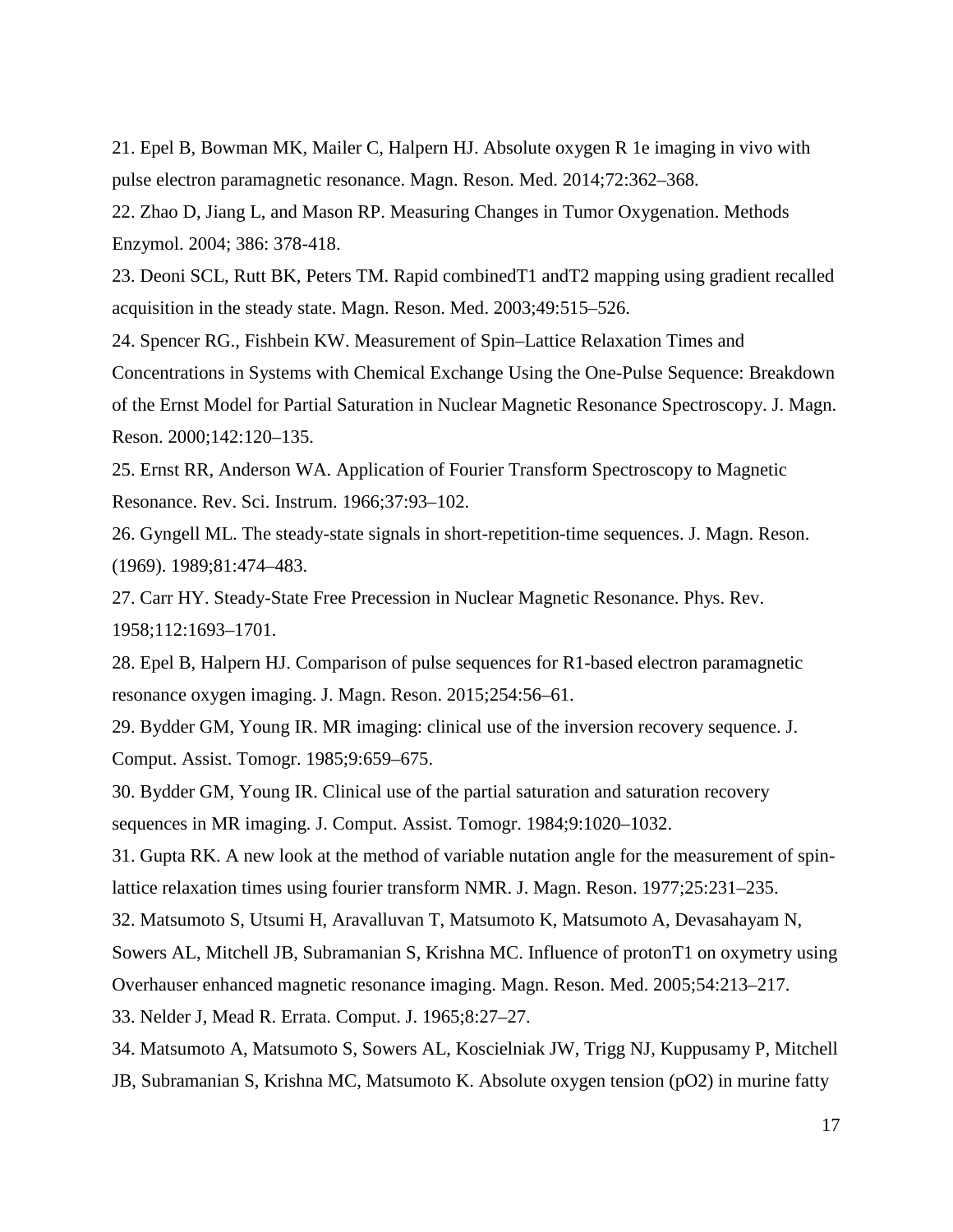and muscle tissue as determined by EPR. Magn. Reson. Med. 2005;54:1530–1535.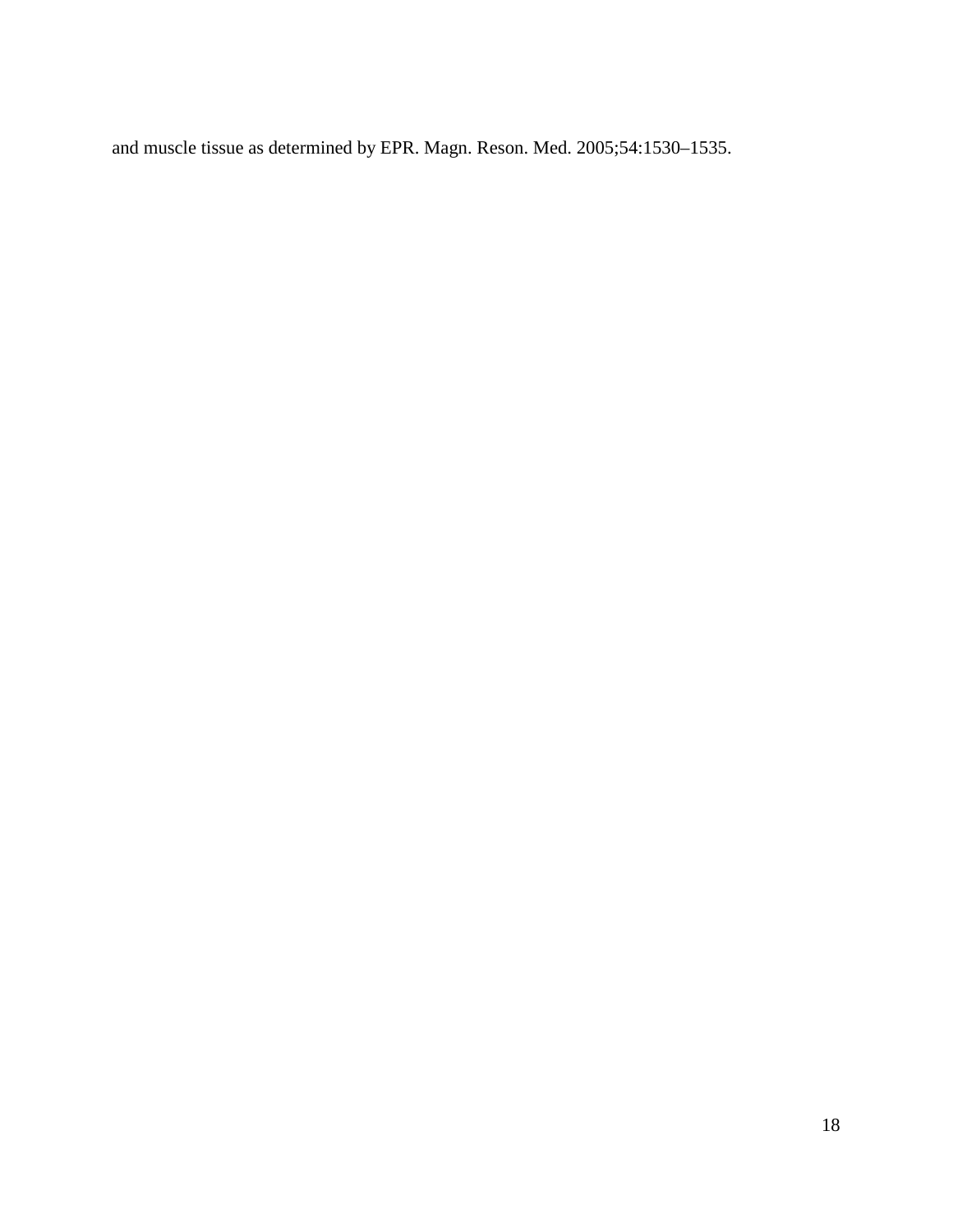#### **Figure Legends**

- Figure 1. A. The structure of triarylmethyl probe Oxo71. The asterisks indicate deuterated methylene moieties. B. Schematic (left) and cross-section (right) of the three-tube phantom showing the tubes filled with spin probe solution as filled circles.
- Figure 2. Dependence of  $R_1$  on  $pO_2$  for Oxo71. A. Phantom imaging FID signals acquired at TR  $= 12 \mu s$ . B. Steady state free precession FID profiles observed in phantom imaging at  $TR = 2.1 \,\mu s$ . Note the beginning of echoes at the short TR. The echo is truncated by the TR. C. Linear dependence of line width calculated from  $R_2^*$  on pO<sub>2</sub>. D. The spectral peak heights normalized to  $M_0 = 1$  as a function of TR in the range 2.1–40 µs at  $0\%, 2\%, 5\%,$  and  $10\%$  pO<sub>2</sub> of a 2mM Oxo71 solution. Observed data are shown by the symbol  $\times$  and continuous lines indicate the fit to Eq. [5]. Note the larger deviations at low TR values. E. The deviations are reduced at low TR if the echo contributions are included in the fit. F. Linear dependence of  $pO_2$  on  $R_1$ .
- Figure 3. The effect of spin and stimulated echoes at short repetition times for a phantom containing three tubes. A-C. TR = 3  $\mu$ s and delay times of 1.0, 1.5, and 2.25  $\mu$ s, respectively. D-E. Delay time  $= 1.75$  µs and TR values of 3, 5, and 12 µs, respectively. The crosshairs are not part of the map. Notice multiple ghost 3-tube shapes of different sizes and orientations at  $TR = 3\mu s$  in C and D where two overlapping images are in normal orientation and two more are in inverted orientation at lower scales. These begin to disappear at  $TR = 5$  us and are fully absent at  $TR = 12$ µs.
- Figure 4. Phantom images calculated using data acquired at 22 TR values (3.4, 3.8, 4.2, 4.6, 5, 5.5, 6, 6.5, 7, 7.5, 8, 9, 10, 11, 12, 14, 16, 20, 25, 30, 35, and 40 µs). Scan time = 23 min. A-C.  $M_0$ ,  $R_1$ , and  $pO_2$  maps, respectively. D-F. Spin density,  $R_2^*$ , and  $pO_2$  maps calculated from 5 delay times of 1.0–1.4  $\mu$ s at TR = 40  $\mu$ s. Scan time = 3.2 min.
- Figure 5. Phantom images calculated from signal intensities at 3 TR values (5, 8, and 12  $\mu$ s). Scan time = 2 min. A-C.  $M_0$ ,  $R_1$ , and  $pO_2$  maps, respectively. D-F. Spin density,  $R_2^*$ , and  $pO_2$  maps calculated from 5 delay times of 1.0–1.4 µs at TR = 12 µs. Scan time = 1 min.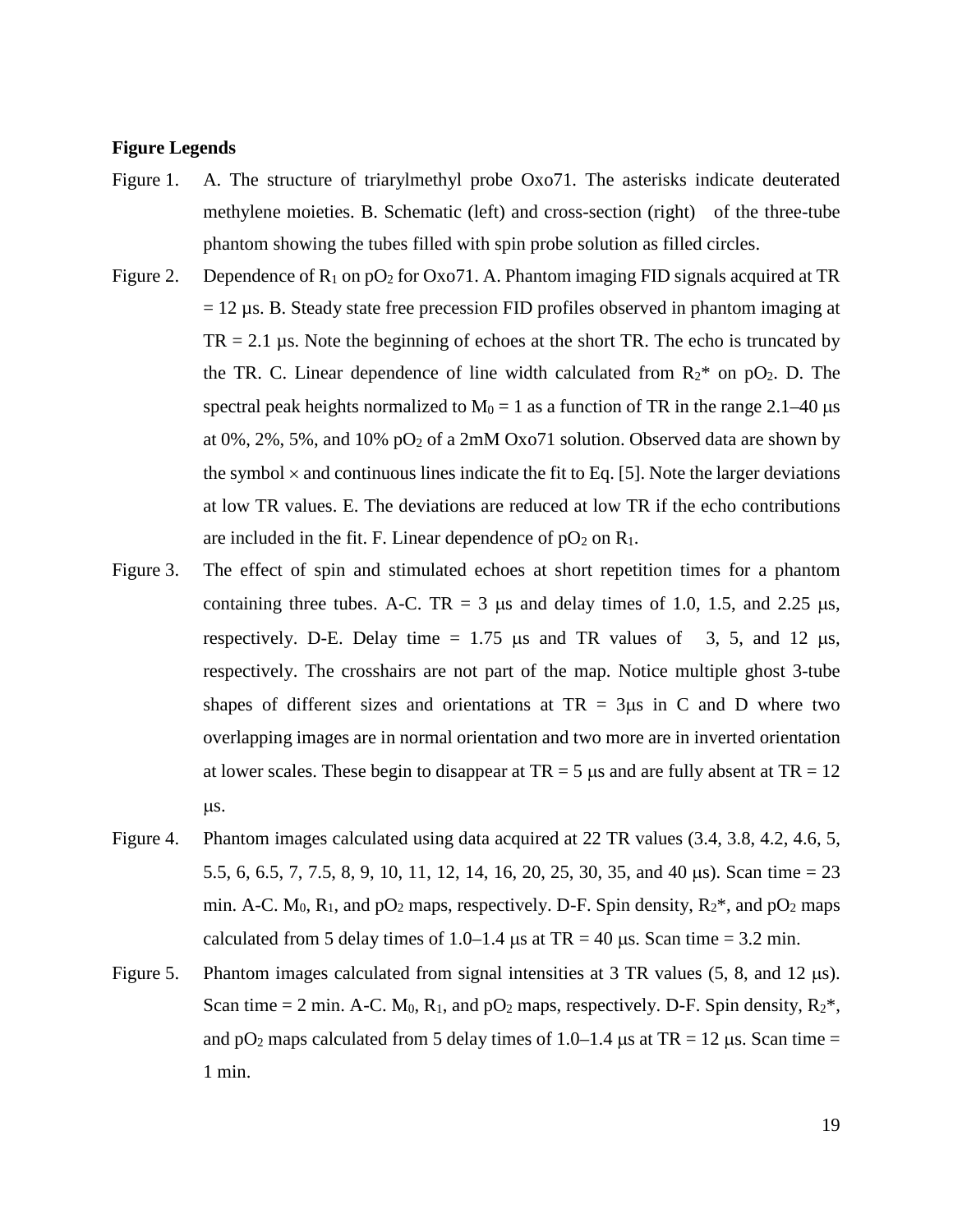- Figure 6. Histograms of  $pO_2$  maps in the regions of tubes at  $pO_2 = 0\%$ , 2%, and 5%. A. Calculated using  $R_1$  derived from 22 TR values. B. Calculated using  $R_1$  derived from 3 TR values. C. Calculated using  $R_2^*$  derived from 5 points at TR = 40 µs. D. Calculated using  $R_2^*$  derived from 5 points at TR = 12 µs. Scan time = 27 s.
- Figure 7. In vivo  $R_1$ -based mapping of a mouse bearing a SCCVII tumor. A-C.  $M_0$ ,  $R_1$ , and  $pO_2$ maps calculated from signal intensities measured at 23 TR values (2.3, 3.2, 3.4, 3.8, 4.2, 5, 5.5, 6, 6.5, 7, 7.5, 8, 9, 10, 11, 12, 14, 16, 20, 25, 30, 35, and 40 µs). Scan time = 10.8 min. D-F.  $M_0$ ,  $R_1$ , and  $pO_2$  maps calculated using three TR values (4.2, 6, and 12  $\mu$ s). Scan time = 52 s. The background is masked in all maps. A region of interest covering high  $M_0$  is indicated by the dashed contour line in all the maps to allow comparisons.
- Figure 8. Overview of  $R_1$  and  $R_2^*$  determination methods. Single point images  $S(t_p)$  of a mouse leg bearing a SCCVII tumor calculated at TR = 4.2, 6, and 12  $\mu$ s and  $t_p = 0.85, 0.95$ , 1.05, 1.15 and 1.25 µs are shown as a matrix. The images in the columns are used to calculate  $R_2^*$  and  $S_0$  maps. The images in the rows are used to calculate  $R_1$  and  $M_0$ maps. The images at longest TR (column at 12  $\mu$ s) and shortest  $t_p$  (row at 0.85  $\mu$ s) provide relatively better signal to noise.
- Figure 9. *Left*:  $R_2^*$  and  $S_0$  calculated from single point image intensities  $S(t_p)$  at TR = 4.2, 6, and 12  $\mu$ s and  $t_p = 0.85, 0.95, 1.05, 1.15$  and 1.25  $\mu$ s of a mouse leg bearing a SCCVII tumor. *Bottom right*: M<sub>0</sub> and R<sub>1</sub> calculated at  $t_p = 0.85$  µs. *Top right*: The pO<sub>2</sub> maps calculated from  $R_2^*$  at TR= 12 µs and from  $R_1$  calculated at  $t_p=0.85$  µs. The relationship between  $R_2^*$  and  $pO_2$  is:  $pO_2$  (mmHg) = 7.957 LW ( $\mu$ T) - 4.571 [ $\alpha$ xo71] (mM) - 60.765. LW ( $\mu$ T) = 0.1257 pO<sub>2</sub> (mmHg) + 8.786, and LW ( $\mu$ T) = 0.5745 [oxo71] (mM) + 6.733, so the relationship between  $R_1$  and  $pO_2$  is  $pO_2$  (mmHg) =  $122.21 R<sub>1</sub>(MHz) - 20.36.$

## Supporting Figure S1

The pixel intensity profiles as a function of TR. A. Phantom data in the  $0\%$  pO<sub>2</sub> region. B and C. In vivo data of a mouse tumor for the top 1000 pixels, before and